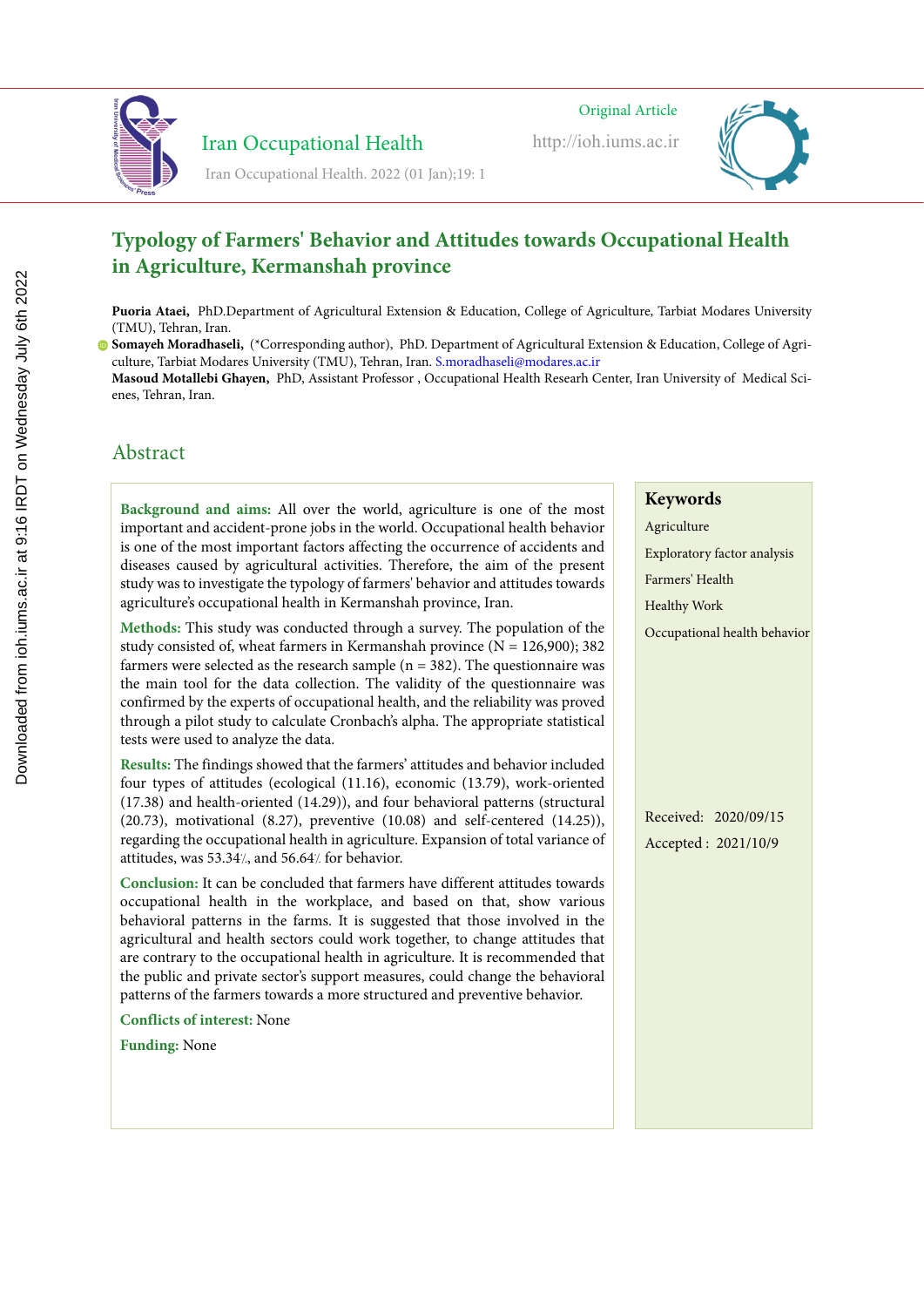#### **EXTENDED ABSTRACT**

#### **INTRODUCTION**

In developing countries, progress and moving towards agriculture, are among the most important goals, so farmers and farm workers are among the most significant human resources in any society (1). However, agriculture is a dangerous industry and has a high frequency of damage, and the highest risk indicators (2). In the meantime, improving safe working conditions, is not only done by complying with the normative requirements (3), but also the behavior of farmers should be studied, and due to the complex nature of farmers' occupational health behavior, it is essential to carefully assess the factors influencing the farmers' occupational health behavior (4). Studies show that attitude is among the individual factors influencing behavior (5- 7). In the meantime, due to the complexity and multifaceted nature of the agricultural system, identifying attitude patterns, and consequently behavioral patterns, will identify the main motivation for behavior among farmers, and improve the understanding of researchers and health promotion planners. Numerous studies have been conducted to examine farmers' attitudes and behaviors towards agricultural health, but most studies have not addressed the categorization and typology of people's behaviors and attitudes. Since people have different behaviors and attitudes toward agricultural health, it is important to know the typology of their behaviors and attitudes. Therefore, the present article examines the typology of farmers' behavior and attitude towards professional agricultural health.

### **METHODOLOGY**

This descriptive study was conducted by survey methodology and a questionnaire. The population of the research, composed of farmers of Kermanshah province (N=126,900), and the sample size was determined as 382 farmers, using Krejcie and Morgan table. A researchermade questionnaire on typology of farmers' behavior and attitudes towards agricultural occupational health, was used to collect data. The questionnaire consisted of two sections: the first section, the demographic characteristics of the farmers were assessed (including: age, experience in agriculture, level of education, land size, crop yield, number of hours of activity in farming, type of land ownership, and the level of mechanized agricultural activities). This section consisted of eight questions. The second section of the questionnaire consisted of 47 questions that assessed the farmers' behavior and attitudes towards agricultural occupational health. Also, to measure the variables of the farmers' behavior and attitudes towards agricultural occupational health, a five-point Likert scale was used (strongly disagree  $= 1$  to strongly agree  $= 5$ , never  $= 1$  to always  $= 5$ ). It should be noted that the questionnaire was completed as a self-report, and the interviewer informed the farmers before starting the survey that their answers would be anonymized. The validity of the questionnaire was confirmed by relevant professors and experts, and the reliability was confirmed through a pilot study and the calculation of Cronbach's alpha coefficient, which was estimated at 0.71-0.82. Exploratory factor analysis was used to classify the farmers' attitudes and behaviors toward occupational agricultural health.

### **RESULT**

The frequency distribution of demographic characteristics of the farmers, showed that their mean age was 45.82 years (standard deviation = 14.2). The average mean experience in agriculture among farmers was 22.55 years. This finding shows more experience in the farmers in agriculture. In other words, they are experienced farmers in agriculture. Findings showed that in terms of education level, the majority of the farmers have a diploma degree or are less educated ( $/70.10$ ). Four factors with an eigenvalue greater than one, were extracted for the attitude, and four factors for behavior. Altogether, they captured about 56.64 percent of the variances of farmers' attitudinal factors, and 53.34 percent of the variances of farmers' behavioral factors. Also the findings showed that farmers' attitudes and behaviors, included four types of attitudes (ecological, economic, work-oriented and health-oriented), and four behavioral patterns (structural, motivational, preventive and selfcentered) regarding the occupational health in agriculture.

#### **CONCLUSIONS**

The results of analyzing the farmers' attitudes towards occupational health in the workplace, showed that farmers had different attitudes towards occupational health in the agricultural sector. Some of them derived from the attitude, that the human health is linked with the natural environment. By considering the principles of health and protection of farmers on the farm, the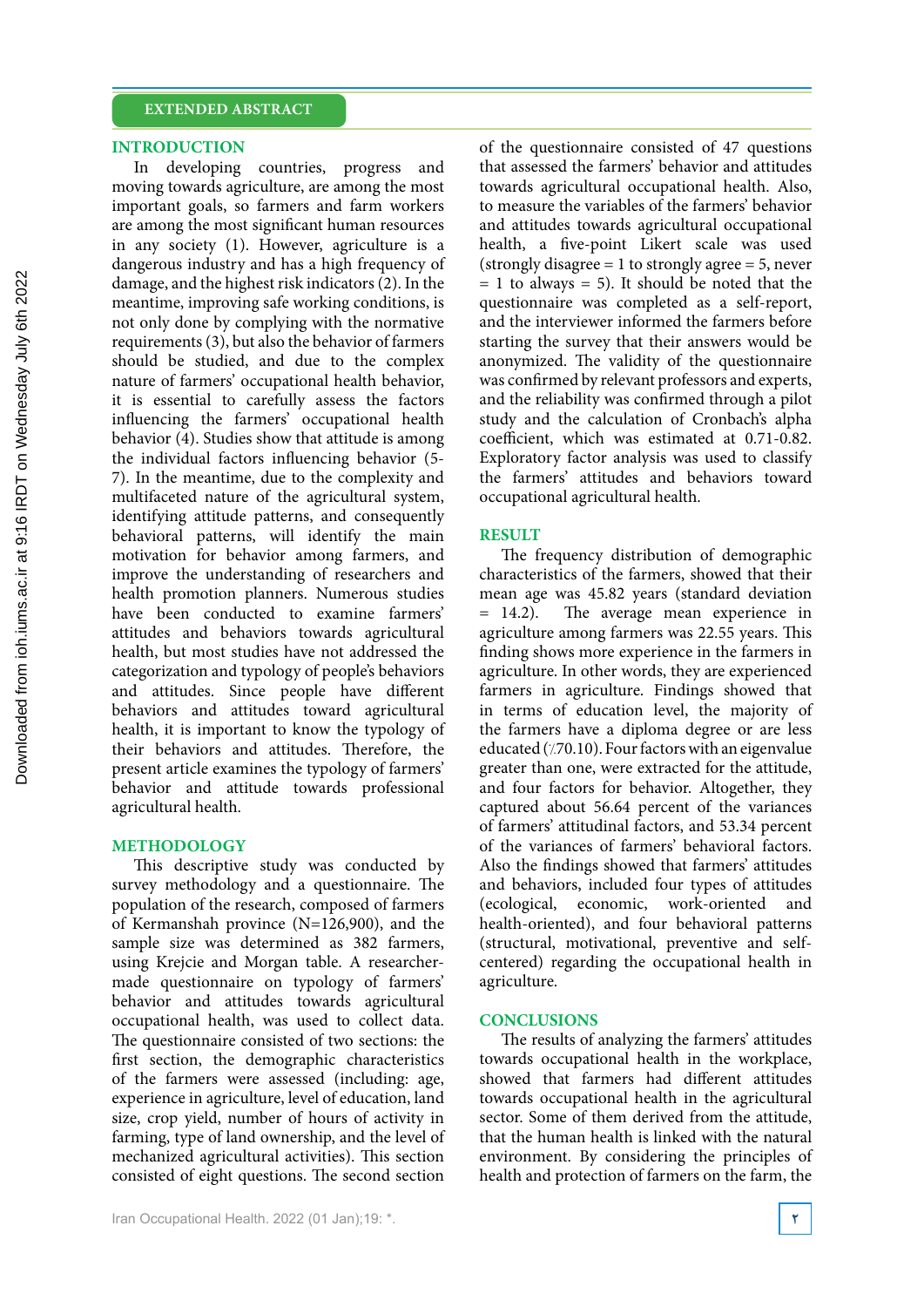environment would also be in a more stable and suitable condition, thus, it prevents any serious damages to the environment. On the other hand, some farmers had a health-oriented attitude in the workplace. In other words, farmers believed that the health promotion in the workplace was paramount. Based on this type of attitude, farmers carry out farming activities with a health-oriented attitude. However, the results showed that another group of farmers, had conflicting views with the other two approaches. Some of them had a purely economic attitude towards professional agricultural health. They believed that the application of protective protocols to agricultural activities on farms, depended on the availability of economic conditions. Also, there is another type of attitude; that agricultural activities have a higher priority than conservational activities. In other words, this group of farmers, believe that work activities should be carried out in any case, even without the observation of the principles of protection and safety. Based on the results, it can be concluded that some attitudes are in line with professional agricultural health (health-oriented and ecological-oriented attitudes), and some are contrary to it (work-oriented and economistoriented attitudes). This diversity of attitudes among farmers, could lead to different attitudes towards occupational health in agriculture. The results of this study also revealed the fact that farmers' behavioral patterns differ from occupational health patterns. In a structured pattern of behavior, farmers adhere to the safety and protection principles in their agricultural<br>activities. However, in the self-centered However, in the self-centered behavioral model, farmers use protection tools during agricultural practices, based on their circumstances, needs, environment, and mindset. In addition to these two patterns of behavior, farmers engage in behaviors that prevent accidents and diseases associated with farming activities, or farmers do safety behaviors with a special motivation. Therefore, it can be concluded that farmers' behavioral patterns, like attitude, follows different patterns. These patterns may also be based on experiences, emotions, socioeconomic status, the environment, and many other factors. Accordingly, it can be suggested that those involved in agriculture and health, work together to change attitudes that are contrary to professional agricultural health. They should consider strategies and actions that change the farmers' attitude towards improving the health and wellness in the

### *Typology of Farmers' Behavior ...*

workplace. Therefore, maintaining health and well-being along with the productive activities and environmental protection, is of paramount importance. For occupational health behaviors, it can be recommended that public and private sector support and support measures, such as the construction of resorts and health facilities, the allocation of subsidies to provide low-risk and new devices, the government's attention to their financial and economic issues, attention to insuring the farmers, by providing protective equipment (masks, hats, gloves, etc.), etc., can change farmers' behavioral patterns towards structured and preventive behaviors. In addition to all kinds of input support, guaranteed and insurance purchases, the government can also conduct safety-health supports, such as the provision of protection tools and facilities on the agenda.

One of the strengths of the present study, is that due to the fact that the issue of safety in the agricultural sector has received less attention than other industries, and in recent years the direction of research has been somewhat inclined towards farmers, so this study deals with important issues regarding the field of safety. On the other hand, any theoretical research is not without flaws, and needs to be re-evaluated. One of the weaknesses of this study was related to the measuring of occupational health behaviors. To measure the occupational health behavior of farmers, a questionnaire and self-declaration were used, instead of the observation method, which may not reflect their actual behavioral patterns. Perhaps, one of the most comprehensive methods for measuring such behaviors, is participatory observation by the researcher. In this way, the researcher can evaluate the protective behaviors of the farmers, by his presence in the fields and direct observation. Another limitation that this study faced, was the dispersion of the research sample in terms of geography. The studied farmers were located in 14 different cities and villages, which made it hard for the researchers to directly collect the data. Given the recognition of farmers' behavioral patterns, for future researches, it is suggested that the main motivations and reasons for the occurrence of various occupational health behaviors, be identified by researchers. Thus, identifying the motivational factors, could improve their protective behaviors in the workplace. It is also recommended that for future researches, identifying the process of occupational health's behaviors using the applied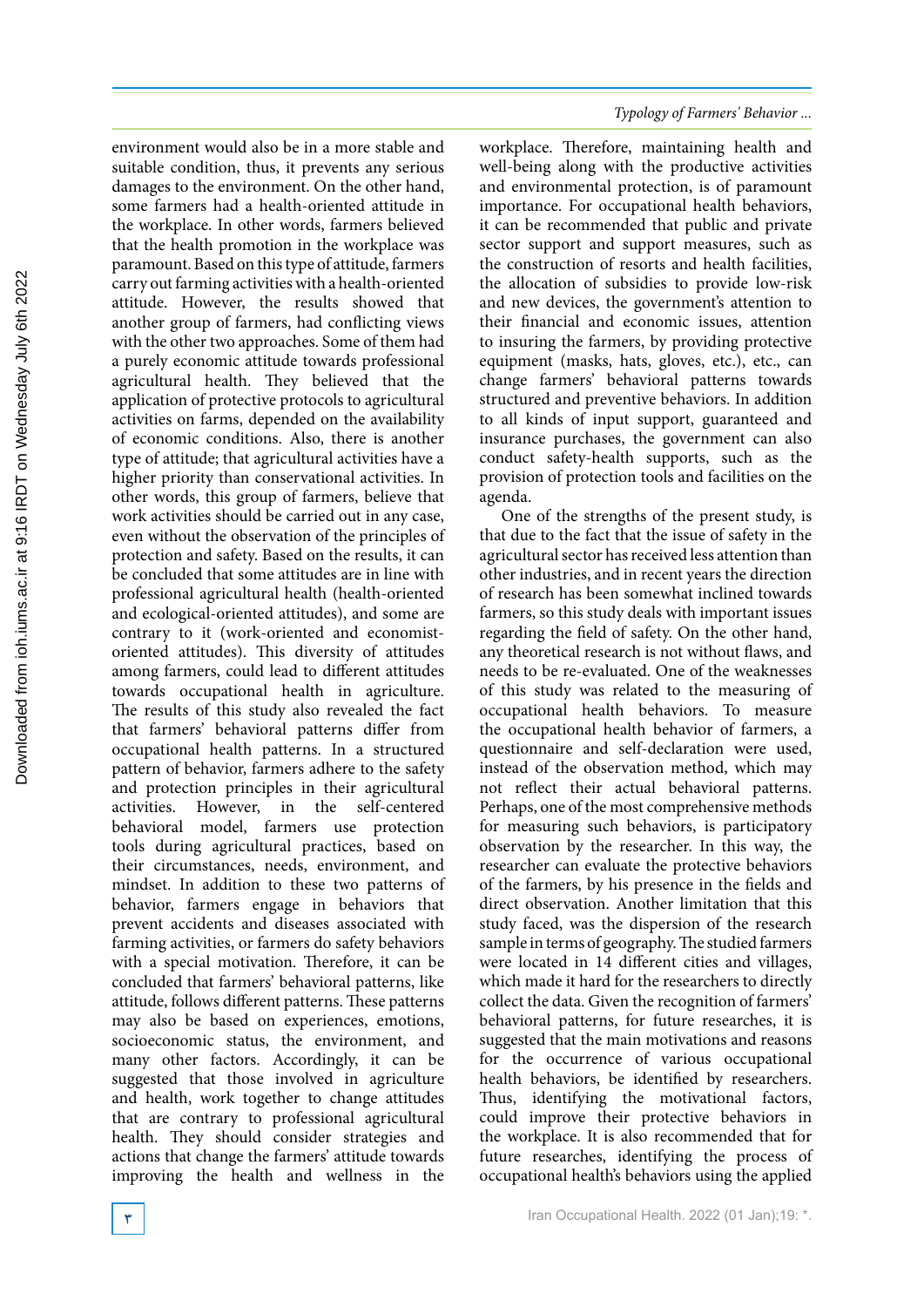#### Ataei P, *et al.*

theories, could be considered. Behavioral theories, provide an understanding of what external and internal factors affect the conditions of protective behaviors in the workplace. In addition, for future research, it is suggested to use integrated methods to measure the farmers' behavior (using questionnaire tools and participatory observation), to achieve a comprehensive understanding of farmers' occupational health behavior.

# **CONFLICT OF INTEREST**

None.

#### **KEYWORDS**

Agriculture, Farmers' health, Healthy work, Occupational health behavior, Occupational health education.

#### **How to cite this article**:

Puoria Ataei, Somayeh Moradhaseli, Masoud Motallebi Ghayen. Typology of Farmers' Behavior and Attitudes towards Occupational Health in Agriculture, Kermanshah province. Iran Occupational Health. 2022 (01 Jan);19:1.

**\*This work is published under CC BY-NC 4.0 licence**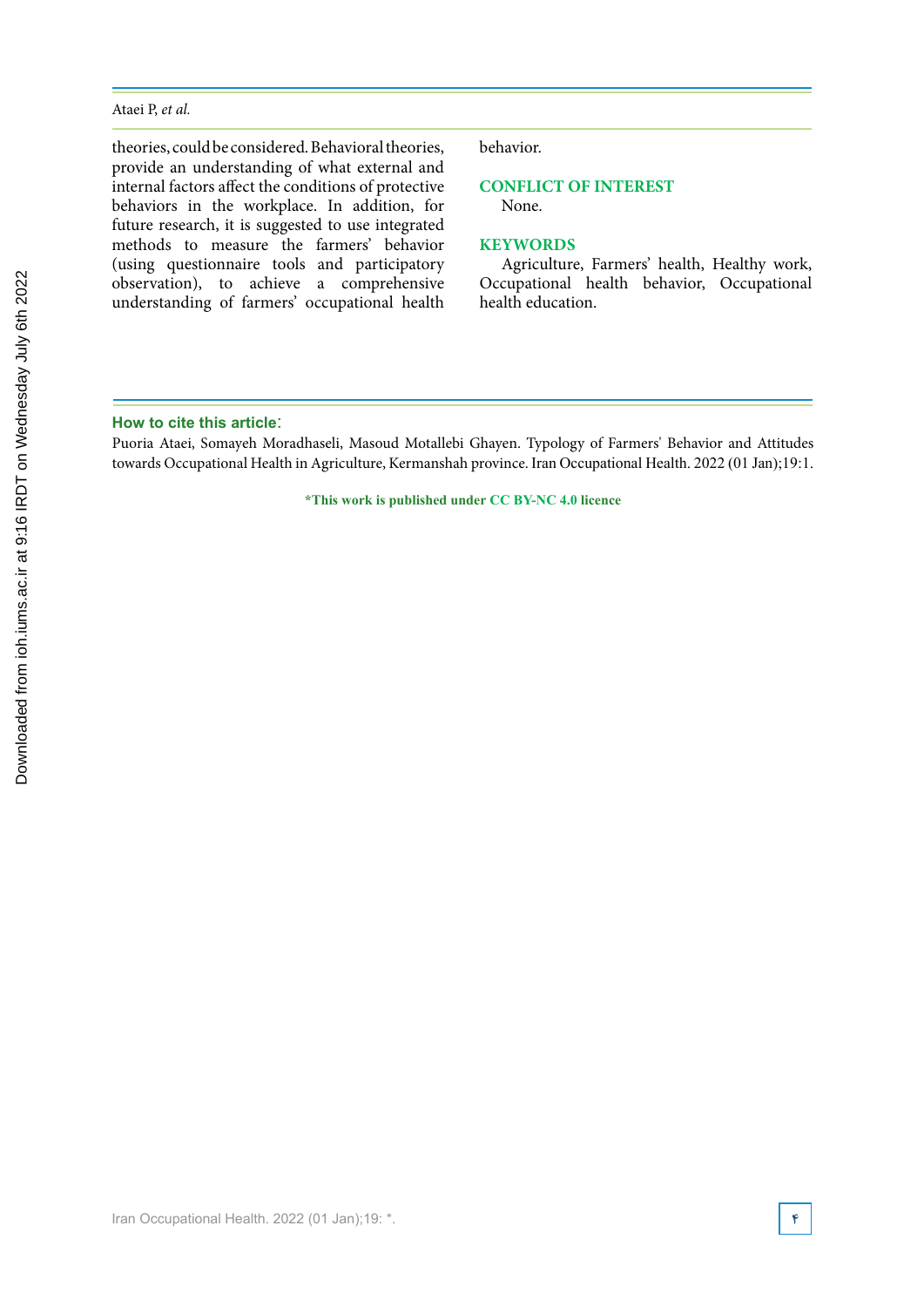

**مقاله پژوهشی** http://ioh.iums.ac.ir



**Rostam Golmohammadi,** (\*Corresponding author), Professor, Department of Occupational Health, School of Health and  $\mathbf{H}$ ealth Sciences  $\mathbf{H}$ **Zahra Pirmoradi,** MSc, Department of Occupational Hygiene, School of Health, Hamadan University of Medical Sciences, **پوریا عطائی:** دکتری، گروه ترویج و آموزش کشاورزی، دانشکده کشاورزی، دانشگاه تربیت مدرس، تهران، ایران.<br>**سمیه میلاحاصل**: (\* نویسنده مسئول ارکتیهی گروه ترویج و آموزش کشاورزی، دانشکده کشاورزی، دانشگاه ترین **Rose Goldmonding authority, Professor, Professor, Professor, Department of Occupation**  $\tilde{H}$ **Zahra Pirmoradi,** MSc, Department of Occupational Hygiene, School of Health, Hamadan University of Medical Sciences, **سمیه مرادحاصلی:** (\* نویسنده مسئول) دکتری، گروه ترویج و آموزش کشاورزی، دانشکده کشاورزی، دانشگاه تربیت مدرس، تهران، ایران. S.moradhaseli@modares.ac.ir **مسعود مطلبی قاین:** استادیار، مرکز تحقیقات بهداشت کار، دانشگاه علوم پزشکی ایران، تهران، ایران.

**Majid Motamedzadeh Torghabeh,** Professor, Department of Ergonomics, School of Health, Hamadan University of چکیده

| كليدواژهها              | زمینه و هدف: در سراسر جهان کشاورزی یکی از مشاغل مهم و در عین حال پر حادثه به شمار می رود. رفتار سلامت حرفه             |  |
|-------------------------|------------------------------------------------------------------------------------------------------------------------|--|
| تحليل عاملي اكتشافى     | ای از جمله مهم ترین، عواملی است که بر بروز حوادث و بیماری های ناشی از کار کشاورزی مؤثر است. لذا، هدف مطالعه حاضر       |  |
| رفتار سلامت حرفه ای     | بررسی نوع شناسی نگرش و رفتار سلامت حرفه ای کشاورزان استان کرمانشاه، ایران می باشد                                      |  |
| سلامت كشاورزان          | روش بررسی: تحقیق حاضر به شیوه توصیفی- پیمایشی انجام شده است. جامعه آماری این تحقیق را کشاورزان استان                   |  |
| کار سالم<br>كشاورزى     | کرمانشاه، ایران (N=۱۲۶۹۰۰) تشکیل دادند که حجم نمونه ۳۸۲ کشاورز تعیین گردید (n=۳۸۲). ابزار پژوهش، پرسشنامه ای           |  |
|                         | که به وسیله ی محقق تهیه شده می باشد که روایی صوری آن توسط متخصصین بهداشت حرفه ای و پایایی آن از طریق انجام             |  |
|                         | يک مطالعه راهنما و محاسبه ضريب آلفاي كرونباخ تأييد گرديده است. براي گزارش و تجزيه وتحليل داده ها از ضريب تغييرات،      |  |
|                         | انحراف معیار، میانگین رتبه ای و نیز آزمون تحلیل عاملی اکتشافی استفاده شده است.                                         |  |
|                         | یافته ها: یافته ها نشان می دهند که کشاورزان از چهار نوع نگرش بوم گرایانه (۱۱/۱۶)، اقتصادگرا (۱۳/۷۹)، کارمحور (۱۷/۳۸) و |  |
|                         | سلامت محور (١۴/٢٩) و چهار الگوی رفتاری ساختارمند (٢٠/٧٣)، انگیزشی (٨/٢٧)، پیشگیرانه (١٠/٠٨) و خود محورانه (١۴/٢۵)      |  |
| تاريخ دريافت: ١٣٩٩/۶/٢۵ | پیرامون سلامت حرفه ای پیروی می کنند. تبیین کل واریانس نگرش ها ۵۳/۳۴ درصد و رفتار ۵۶/۶۴ درصد می باشد.                   |  |
| تاريخ پذيرش: ١۴٠٠/٧/١٧  | <b>ن</b> تیجه گیری: می توان نتیجه گرفت که کشاورزان نگرش های متفاوتی را نسبت به سلامت حرفه ای در محیط کار               |  |
|                         | دارند و براساس آن الگوهای رفتاری متنوعی را در محیط کار بروز می دهند. می توان پیشنهاد داد که دست اندر کاران             |  |
|                         | بخش کشاورزی و بهداشت با مشارکت یکدیگر به تغییر نگرش های مغایر با سلامت حرفه ای کشاورزی بپردازند. برای                  |  |
|                         | بروز رفتارهای سلامت حرفه ای اقدامات حمایتی و پشتیبانی بخش دولتی و خصوصی می توانند الگوهای رفتاری                       |  |
|                         | کشاورزان را به سمت رفتارهای ساختارمند و پیشگیرانه تغییر دهد.                                                           |  |
|                         |                                                                                                                        |  |
|                         | تعارض منافع: گزارش نشده است.                                                                                           |  |
|                         | منبع حمايت كننده: ندارد.                                                                                               |  |
|                         |                                                                                                                        |  |
|                         |                                                                                                                        |  |
|                         |                                                                                                                        |  |
|                         |                                                                                                                        |  |
|                         |                                                                                                                        |  |

#### شیوه استناد به این مقاله: **Methods:** This cross-sectional study was conducted in 50 rooms and among 70

Puoria Ataei, Somayeh Moradhaseli, Masoud Motallebi Ghayen. Typology of Farmers' Behavior and Attitudes towards Occupational Health in Agriculture, Kermanshah province. Iran Occupational Health. 2022 (01 Jan);19:1.

**\*انتشار این مقاله به صورت دسترسی آزاد مطابق با 4.0 NC-BY CC صورت گرفته است**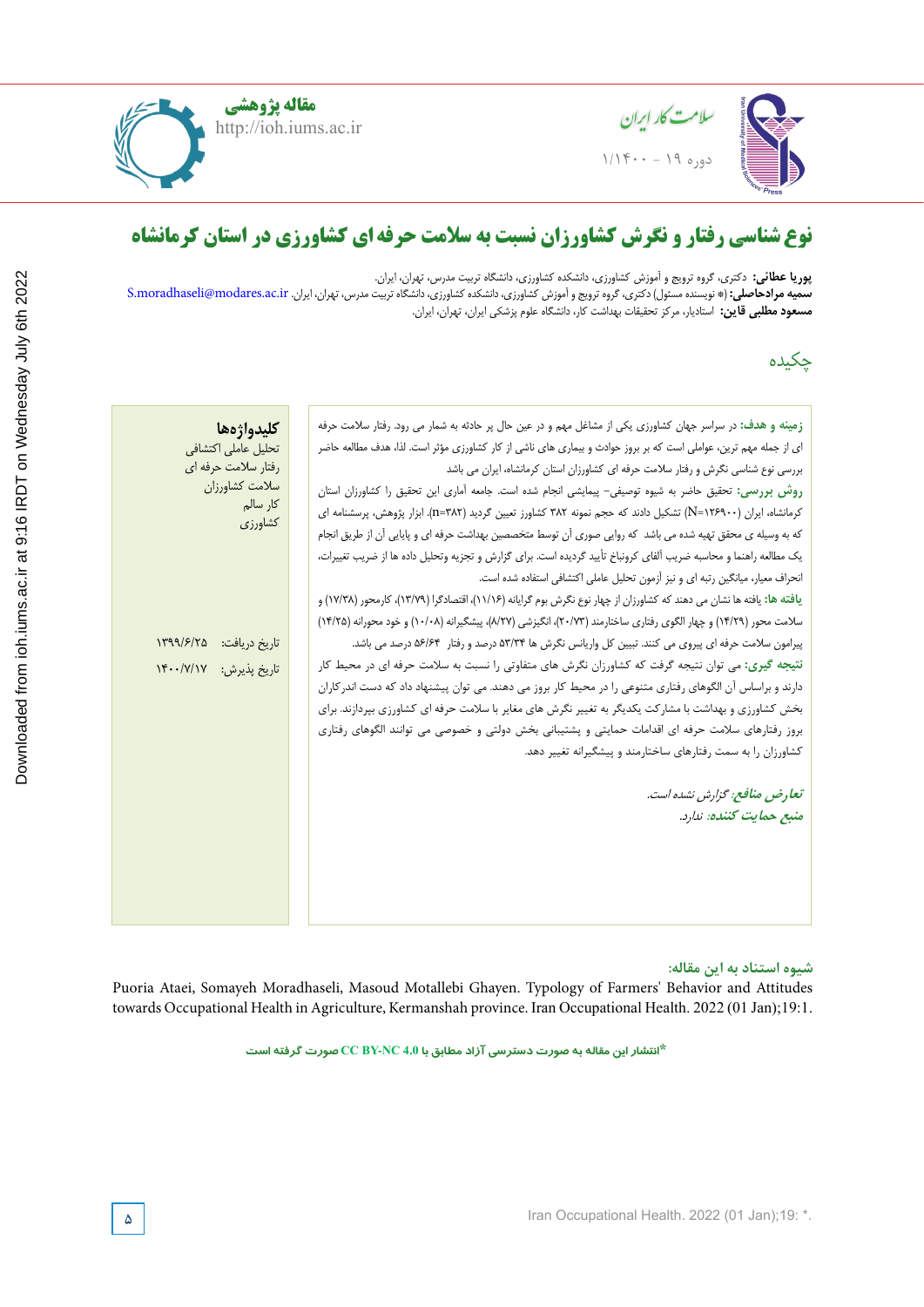## **مقدمه**

در کشورهای در حال توسعه پیشرفت حرکت به سمت کشاورزی از جمله مهم ترین اهداف می باشد، بنابراین کشاورزان و کارگران مزرعه از جمله مهم ترین منابع انسانی در هر جامعه هستند (۱). این در حالی است که کشاورزی یک صنعت خطرناک است و دارای فرکانس بالایی از آسیب ها (۲) و بالاترین شاخص های خطر می باشد )8(. چراکه کشاورزان روزانه در معرض طیف گسترده ای از خطرات و بیماری های شغلی قرار دارند )9-10( به گونه ای که مواردی نظیر پرتو های مضر نور خورشید )11(، بیماری ها و عوارض ناشی از گرما )12(، ارتعاش شغلی )13(، سروصدای ماشین آالت )14(، سموم، آفت کش ها و کود ها )15(، موارد ارگونومی )16(، فشارهای روانی )17( و فعالیت بدنی زیاد در شرایط نامناسب )18( از جمله عوامل تهدید کننده سالمت آنان است. آمار های اعالم شده از سوی سازمان بین المللی کار و سازمان خواروبار جهانی نیز نشان می دهد که از مجموع335،000 حادثه مرتبط با محل کار در سراسر جهان، 170،000 مرگ و میر در میان کارگران کشاورزی در سال رخ می دهد )19(. لذا نیاز به اقدامات پیشگیرانه در زمینه کاهش حوادث و بیماری های ناشی از کار کشاورزی ضروری به نظر می رسد )20(. به عبارتی، برای حفاظت از سالمتی و دستیابی به ایمنی در محل کار و انتقال این نگرانی ها، نیازمند اقدامات پیشگیرانه به عنوان یک چالش و اولویت برای بهداشت حرفه ای کشاورزی می باشد )3(. در این میان Narasimhan و همکاران )2011( تأکید می کند که بهبود شرایط ایمن در کار تنها با انطباق بر الزامات هنجاری صورت نمی گیرد، بلکه باید رفتار کشاورزان مطالعه شود )21(. چراکه از رفتار به عنوان مهم ترین عامل در بروز بیماری ها در میان کشاورزان نام برده شده است )22( و نیز برای کاهش مواجهه با خطرات، اقدامات بهداشتی باید براساس فهم رفتار کشاورزان در زمینه ای که آن ها رفتار می کنند، صورت گیرد )23( که در این میان به دلیل پیچیده بودن ماهیت رفتار بهداشت حرفه ای کشاورزان، سنجش دقیق عوامل مؤثر بر رفتار بهداشت حرفه ای کشاورزان ضروری است )4( حال مطالعات بیانگر این است که یکی از مؤلفه های مؤثر بر رفتار از میان عوامل فردی، نگرش افراد است (۵-۷) و در تئوری های رفتاری نیز به این تاثیر پرداخته شده است )24( نگرش که مجموعه ی از قبل تعيين شده اي از پاسخ های افراد است كه پایه و اساس نیت و رفتار

فرد می باشد، به گونه ای که داشتن نگرش مثبت یا منفی نسبت به ایمنی، بر رفتار مؤثر است (۵) هم چنین به دلیل ارتباط تنگاتنگی که بین نگرش و رفتار وجود دارد، نگرش می تواند در بروز یا عدم بروز حادثه سهم بسزایی داشته باشد )25( به عبارتی نگرش از طریق تغییر رفتار می تواند به صورت مستقیم یا غیر مستقیم بر فرهنگ ایمنی و میزان وقوع حوادث شغلی مؤثر واقع گردد )26(. Rundmo( 2003 )نیز معتقد است که توجه به رعایت موارد ایمنی کاري نگرشی است که در باال بردن رفتار هاي ایمن اثر دارد و بسامد حوادث را کاهش می دهد )27(. نگرش مجموعهی از قبل تعيين شده اي از پاسخ های افراد است كه در نتيجه تجربیات آن ها از موقعيت هاي مشابه به وجود مي آيد.

در مطالعه Moradhaseli و همکاران )2017( مشخص شد، بین رفتار محافظتی و نگرش رابطه ی مثبتی وجود دارد )6(. نتایج تحقیق Baksh و همکاران )2015( نیز نشان داد که کشاورزان نگرش نسبتاً مثبت اما درک منفی نسبت به مسائل بهداشتی و ایمنی شغلی در کشاورزی دارند. هم چنین مشخص شده است که کشاورزان بر این باورند اگر اطالعات و مشاوره به روزتری در مورد بهداشت و ایمنی در مزارع در اختیار آنها قرار گیرد، نه تنها کار آنها را کم خطر می کند بلکه باعث تغییر مثبت نگرش آن ها نسبت به ایمنی نیز می شود (۱۸).

 و هم چنین، نگرش مطلوب افراد نسبت به رفتار استفاده از وسايل ايمني و حفاظت فردي و قضاوت مثبت آنان از رفتار خود هميشه با انجام رفتار درست آنان همراه نيست )28(. فاریابی و همکاران )1396( نیز به این نتیجه رسیدند که لزوماً مطلوب بودن دانش و نگرش باعث عملكرد مطلوب نخواهد شد و به مداخالت برنامه ريزي شده بر پايه های مدل های آموزش بهداشت كه سايرعوامل درون فردی و بين فردي را مد نظر قرار مي دهند نياز است )29(.

از طرفی در مطالعه Mahmoodabad Mazloomy و همکاران )2019( تأکید شده است که اولین قدم در تهیه برنامه ایمنی، شناسایی مولفه هایی مانند رفتار و نگرش کشاورزان است )30(. در زمینه بررسی نگرش و رفتار کشاورزان نسبت به بهداشت کشاورزی، پژوهش های متعددی صورت گرفته است (۳۶-۳۱)، اما در اکثر مطالعات به دسته بندی و نوع شناسی رفتار ها و نگرش های افراد پرداخته نشده است.

باتوجه به اینکه عامل اصلي بروز اغلب حوادث و جراحات، عدم توجه به رعایت رفتار سالمت حرفه ای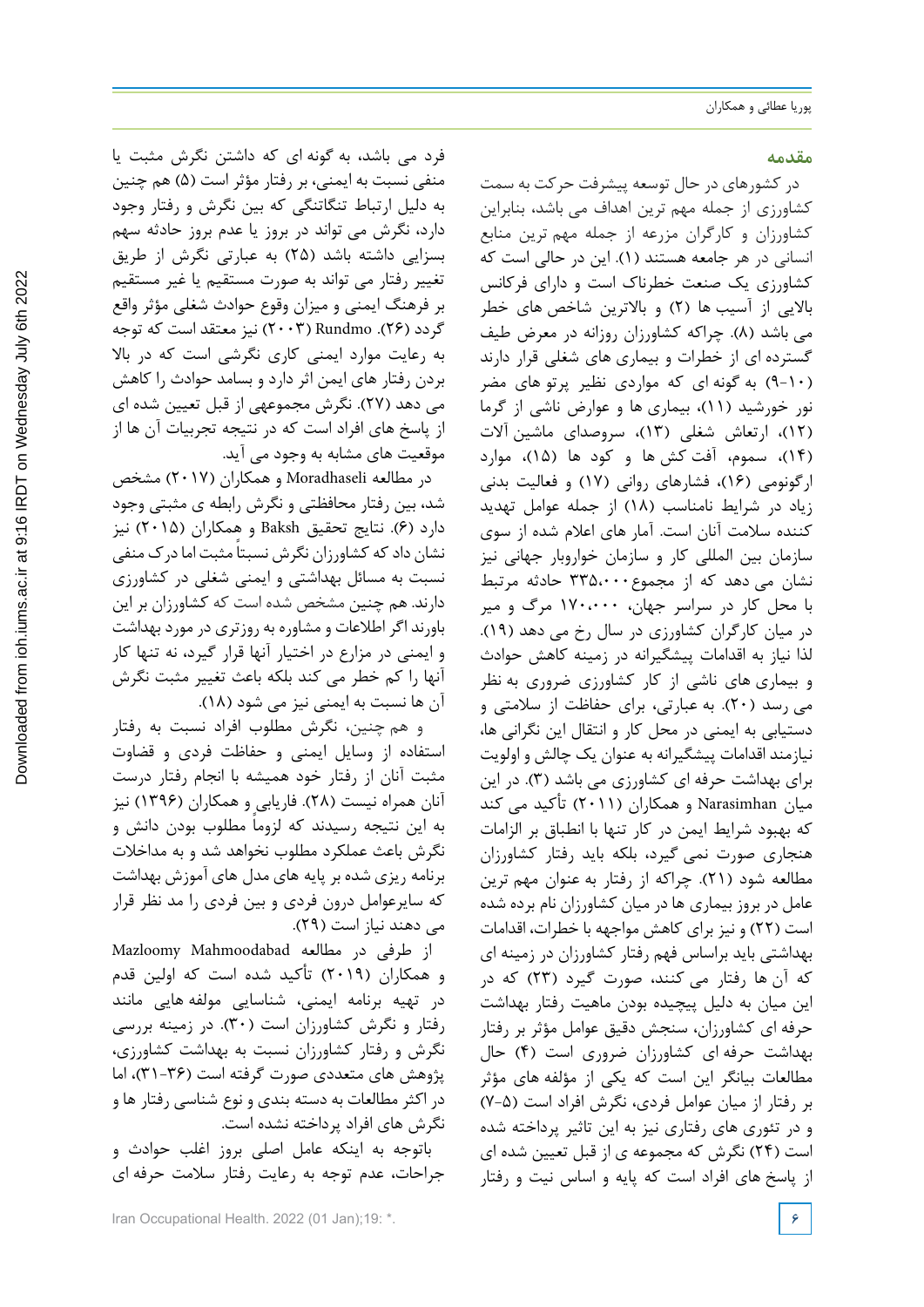| نمونه                         | جامعه أماري       | شهرستان        | رديف          |  |
|-------------------------------|-------------------|----------------|---------------|--|
| ٣٩                            | 1245.             | اسلام أباد غرب |               |  |
| $\lambda$                     | ٣٠                | ياوه           | ٢             |  |
| ١.                            | $rr \cdot \gamma$ | ثلاث باباجانى  | ٣             |  |
| γ                             | $Y - YY$          | جوانرود        | ۴             |  |
| $\mathbf{Y}$                  | $Y - Y$           | دالاهو         | ۵             |  |
| ٣.                            | 9004              | روانسر         | ۶             |  |
| ۴۶                            | ١۵۴۴.             | سنقرو كليايي   | Y             |  |
| ٣.                            | $1 - 5$           | سرپل ذهاب      | γ             |  |
| ٣٧                            | ۱۲۱۴۴             | صحنه           | ٩             |  |
| $\backslash \cdot \backslash$ | ٣۵٢٣٠             | كرمانشاه       | ١.            |  |
| $\gamma$                      | ۴۴۱۸              | كنگاور         | $\setminus$   |  |
| ٢٠                            | <b>۶۶۶</b> ۷      | گيلان غرب      | $\mathcal{N}$ |  |
| $\mathcal{L}$                 | ٣۴٣۴              | قصر شيرين      | $\gamma$ ۳    |  |
| ۱۶                            | ۵۱۵۵              | هرسين          | ۱۴            |  |
| ۳۸۲                           | 11779             | مجموع          |               |  |

جدول .1 جامعه آماری و نمونه پژوهش به تفکیک شهرستانها **جدول .1** جامعه آماری و نمونه پژوهش به تفکیک شهرستان ها

استان کرمانشاه بودند که با استفاده از روش نمونهگیری تصادفی طبقه ای 382 نفر تعیین گردید )جدول 1(. هم چنین معيارهاي ورود نمونه ها به مطالعه شامل اشتغال تمام وقت به کشاورزي به منزله شغل اصلي، کشت مداوم محصول گندم براي چند سال پياپي )حداقل 4 سال(، سکونت در روستا به عنوان محل اصلي زندگي و تمايل به شرکت در پژوهش و معيار خروج نمونه ها شامل انجام کاشت، داشت و برداشت گندم به صورت آبي و يا ديم در فصل زراعی مورد مطالعه می باشد.

براي جمع آوری داده ها از پرسشنامه ی محقق ساخت نوع شناسی رفتار و نگرش کشاورزان نسبت به سالمت حرفه ای کشاورزی استفاده شده است. پرسشنامه شامل دو بخش می باشد: بخش اول، ویژگی های جمعیت شناختی کشاورزان مورد سنجش قرار می گیرد )شامل: سن، سابقه در شغل کشاورزی، سطح تحصیالت، اندازه زمین، میزان عملکرد محصول، میزان ساعات فعالیت در کشاورزی، نوع مالکیت اراضی و سطح مکانیزه فعالیت های کشاورزی). این بخش شامل هشت پرسش می باشد. بخش دوم پرسشنامه شامل 47 پرسش بوده که نگرش و رفتار سالمت حرفه ای کشاورزان را مورد سنجش قرار می دهد. همچنین، برای سنجش متغیرهای نگرش و رفتار سالمت حرفه ای کشاورزان از طیف پنج گزینه ای لیکرت (کاملا مخالف  $(\Delta = 1 - \Delta)$  تا کاملا موافق =  $\Delta$ ، هرگز = ۱ تا همیشه = 5 استفاده شده است. الزم به ذکر است که پرسشنامه به صورت خود اظهاری تکمیل گردیده و به پاسخگویان این اطمینان داده شده که اطالعات آنان محفوظ خواهد ماند. به منظور بررسی روایی صوری از متخصصان )پنج

می باشد )37( و سالمتی و رفتار با یکدیگر مرتبط هستند، بسیاری از بیماری ها و حوادث در رفتار ها، عادات و عملکرد نا صحیح افراد ریشه دارند. رفتار می تواند احتمال ابتال به انواع بیماری های و حوادث را کاهش یا افزایش دهد. از سویی به دلیل پیچیدگی و ماهیت چند سطحی سیستم کشاورزی، شناسایی الگوی های نگرشی و به تبع آن الگو های رفتاری سبب می گردد که انگیزه اصلی رفتار در میان کشاورزان شناسایی شده، چرا که عناصر الزم برای ایجاد رفتار ایمن، دانش و نگرش کارگران در مورد ایمنی است که اجازه می دهد تا برنامه های ایمنی ویژه برای آن محیط طراحی شود )38( و درک محققین و برنامه ریزان ارتقای سالمت را بهبود بخشد. بنابراین با عنایت به نقش گسترده و با اهمیت کشاورزان در چرخه اقتصادی و زنجیره غذایی کشور و نیز توجه به این مطلب که انسان سالم محور توسعه می باشد، توجه به رفتارهای بهداشتی و نگرش افراد عالوه بر این که باعث کاهش حوادث و بیماری ها میان افراد می گردد، توسعه اقتصادی جامعه و در پی آن توسعه پایدار را نیز به دنبال خواهد داشت. از آنجایی که ً دارای رفتارها و نگرش های مختلفی نسبت افراد طبیعتا به بهداشت کشاورزی هستند، نوع شناسی رفتار ها و نگرش های آنان حائز اهمیت است. لذا، این پژوهش به تعیین الگوهای رفتاری و نگرش کشاورزان نسبت به سالمت حرفه ای کشاورزی پرداخته است.

**روش بررسی** تحقيق حاضر از نوع تحقيق توصيفي ـ پیمایشی می باشد. جامعه آماری این تحقیق 126900 گندم کار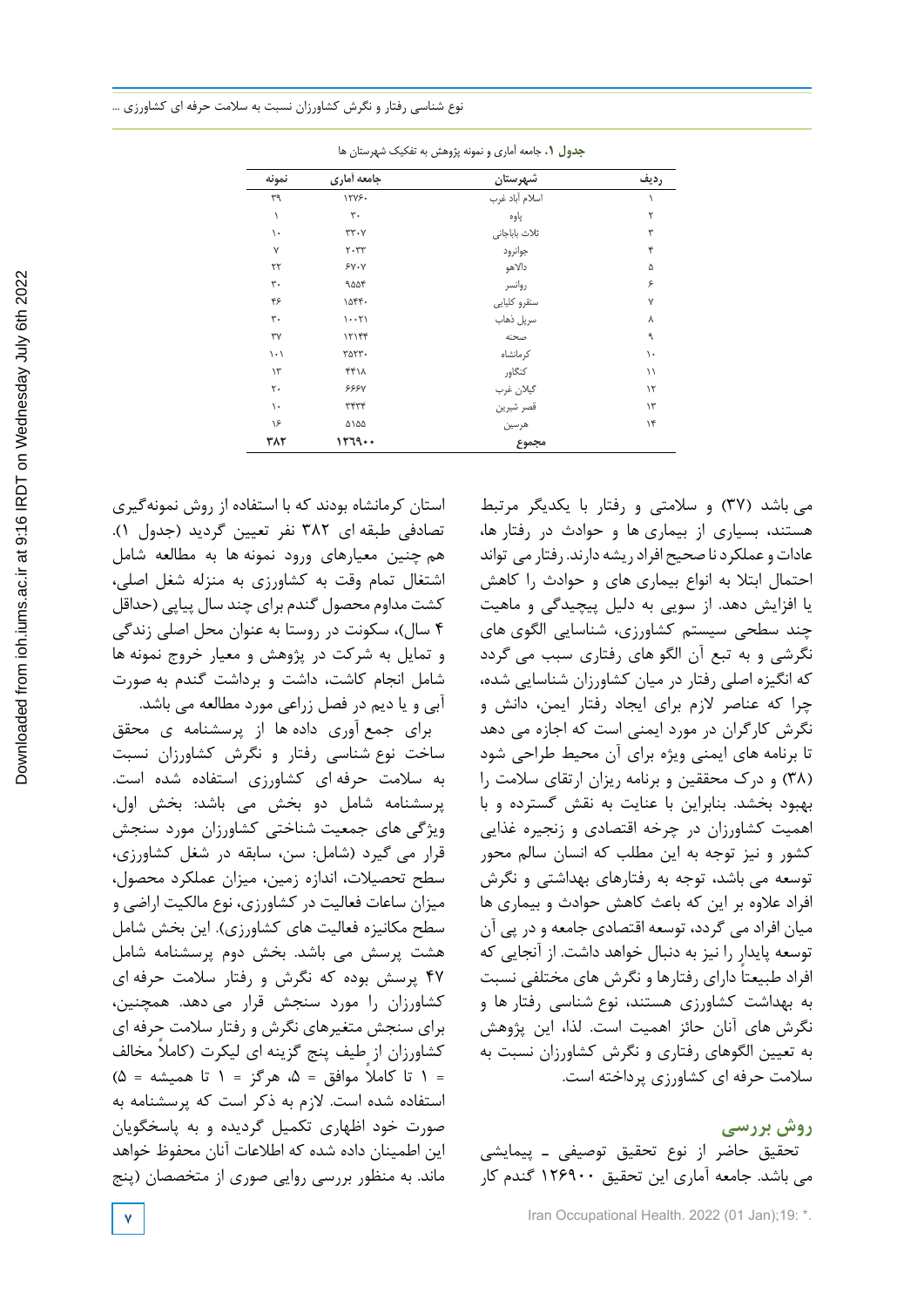نفر( درخواست شده است که پرسشنامه را مطالعه و نظرات خود را بیان نمایند )در این پژوهش از روایی صوری استفاده شده است و روایی محتوایی کمی مدنظر نبوده است). پس از جمع آوری ارزیابی متخصصان، با مشاوره اعضای تیم تحقیق، تغییرات الزم در پرسشنامه مورد توجه قرار گرفته است.

براي تعيين پايايي ابزار، از روش همساني دروني استفاده شده است. براي اندازه گيري همساني درونی زير مقياس هاي ابزار، آلفاي كرونباخ به کار گرفته شده لذا براي تأیید پايايي پرسشنامه، يك مطالعه راهنما و تکمیل 30 پرسشنامه از افراد خارج از جامعه آماری و تعیین آلفای کرونباخ صورت پذیرفته است. ضریب آلفای کرونباخ بدست آمده برای بخش رفتار سالمت حرفه ای 0/71 و برای بخش نگرش 0/82 محاسبه گردیده که نشانگر پایایی قابل قبول متغیرهای پژوهش می باشد. داده های به دست آمده، با استفاده از نرم افزار آماری 23SPSS و آزمون آماری تحلیل عاملی اکتشافی مورد تجزیه وتحلیل قرار گرفته است. هدف اصلی تحلیل عاملی اکتشافی خالصه کردن داده ها است. این روش به بررسی همبستگی درونی تعداد زیادی از متغیرها می پردازد و در نهایت آنها را در قالب عامل های محدودی دسته بندی کرده و تبیین می کند. الزم به ذکر است که در تحلیل عاملی اکتشافی به کار رفته به منظور تعيين كفايت داده از آزمون شاخص نمونه گيری كيسر ماير الكـين (Kaiser-Meyer-Olkin: KMO) و آزمون بارتلت )Te s'Bartlett )جهت بررسي كفايت داده ها استفاده شده است. جهت استخراج عامل ها، تحليل مؤلفه هاي اصلي Component Principal( (Analysis به کار گرفته شده است. تعداد عوامل از روش مقدار ويژه (Eigenvalue (استخراج گرديده و در نهایت از روش دوران واريماكس (Varimax Rotation( به منظور ساده سازي و تفسير نمودن سازه هاي اصلي ابزار استفاده شده است. در روش واریماکس، ستون های ماتریس عاملی ساده سازی می شوند )39(.

## **یافته ها**

توزیع فراوانی ویژگی های فردی کشاورزان نشان می دهد که میانگین سنی ایشان 45/82 سال )انحراف معیار ±14/2( است. میانگین سابقه فعالیت های کشاورزی نیز در بین آن ها 22/55 سال می باشد. این یافته نشان از تجربه فراوان در شغل کشاورزی است. به بیان دیگر، کشاورزان مورد مطالعه، افراد با تجربه در کشاورزی

به حساب می آیند. بررسی ها نشان داده که از نظر سطح تحصیالت، اکثریت کشاورزان کمتر از دیپلم سواد دارند )%70/10( و %5/5 بی سواد و %8/6 دارای سطح تحصیالت دانشگاهی می باشند. از لحاظ ویژگی های زراعی کشاورزان نیز مشخص شده که میانگین اندازه زمین 8/46 هکتار و میانگین عملکرد محصول 2/61 تن در هکتار بوده است. این در حالی است که، به طور متوسط، کشاورزان در طول شبانه روز 8/53 ساعت به فعالیت های کشاورزی می پردازند. از لحاظ مالکیت اراضی نیز، %71/5 از کشاورزان مالک اراضی خود بوده، %20/7 به صورت اجاره ای و %7/9 به عنوان کارگر در اراضی دیگران به فعالیت می پردازند. از لحاظ سطح مکانیزه فعالیت های کشاورزی نیز اکثریت کشاورزان )60/2 درصد( به صورت نیمه مکانیزه به کشاورزی می پردازند.

نگرش کشاورزان نسبت به سالمت حرفه ای کشاورزی بر اساس ضریب تغییرات رتبه بندی گردیده است. یافته های حاصل از آن نشان می دهد که متغیرهای "ایجاد مشکالت جدی برای فرد با عدم تشخیص زودهنگام مشکالت ناشی از کار کشاورزی"، با میانگین 3/50 و ضریب تغییرات ،0/214 " تأثیر منفی قوطی های سموم شیمیایی بر محیط زیست" با میانگین 3/41 و ضریب تغییرات ،0/220 "تأثیر مسائل مربوط به محیط زیست بر روی سالمتی من و خانواده ام" با میانگین 3/47 و ضریب تغییرات ،0/237 »ايجاد ترس و اضطراب به دلیل وضعيت بد کار کشاورزی و عدم محافظت از سلامتی» با میانگین ۳/۴۴ و ضریب تغییرات ۰/۲۴۲ و "نگرانی نسبت به ابتال به ناشنوایی یا شنوایی کم در هنگام فعالیت های کشاورزی« با میانگین 3/35 و ضریب تغییرات 0/245 به ترتیب رتبه های اول تا پنجم نگرش کشاورزان را به خود اختصاص داده اند. همچنین، با توجه به میانگین رتبه ای و ضریب تغییرات به دست آمده، متغیرهای "اهمیت بیشتر هزینه های مربوط به سموم و کودهای شیمیایی در مقابل با بهبودی محیط زیست" با میانگین 3/11 و ضریب تغییرات ،0/437 "جلوگیری از صدمات و مشکالت پوستی با استفاده منظم از وسایل حفاظتی مانند عینک آفتابی، کرم ضدآفتاب، کاله و ... حین فعالیت های کشاورزی" با میانگین 2/35 و ضریب تغییرات ،0/463 و "وقت گیر بودن استفاده از وسایل حفاظتی در حین فعالیت های کشاورزی" با میانگین 2/33 و ضریب تغییرات ،0/527 سه نگرش آخر را شامل می شوند )جدول 2(.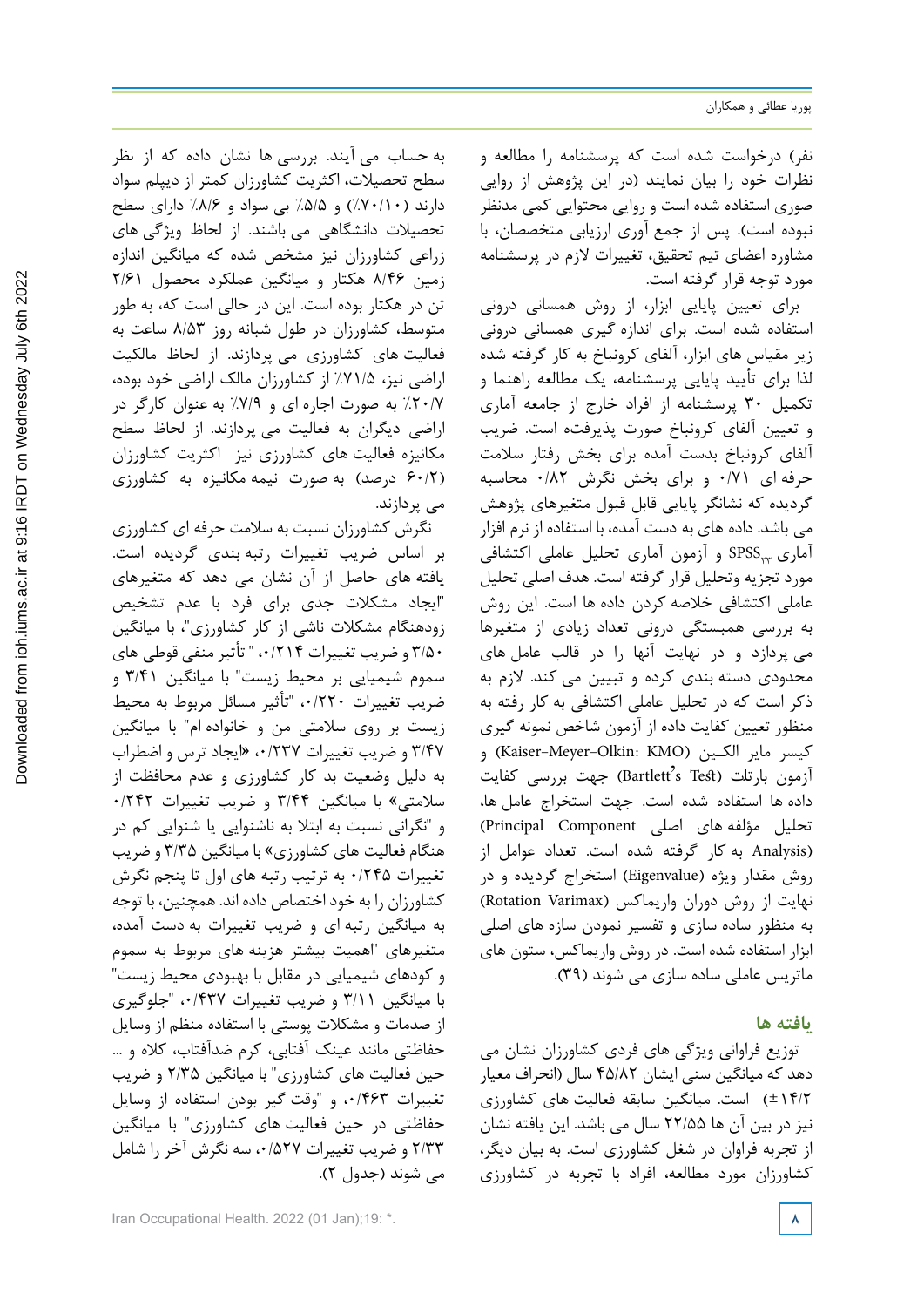|                        | ضريب                  | انحراف              | ميانگين                           |                                                                                                                     |
|------------------------|-----------------------|---------------------|-----------------------------------|---------------------------------------------------------------------------------------------------------------------|
| اولويت                 | تغييرات               | معيار               | رتبهای                            | گويه                                                                                                                |
| $\lambda$              | $-7714$               | $\cdot$ /YQ         | $\frac{1}{2}$                     | در صورت عدم تشخیص زودهنگام مشکلات ناشی از کار کشاورزی مشکلات جدی برای فرد ایجاد می شود.                             |
| ۲                      | .777.                 | $\cdot$ /YQ         | $\mathbf{r}/\mathbf{r}$           | قوطی های سموم شیمیایی بر محیط زیست تأثیر منفی دارد.                                                                 |
| ٣                      | $\cdot$ /٢٣٧          | $\cdot/\lambda\tau$ | $\mathbf{r}/\mathbf{r}$           | مسائل مربوط به محیط زیست روی سلامتی من و خانوادهام تأثیر می گذارد.                                                  |
| ۴                      | .755                  | $\cdot/\lambda$ ۳   | $\mathbf{r}/\mathbf{r}$           | وضعیت بد کار کشاورزی و عدم محافظت از سلامتی باعث ایجاد ترس و اضطراب میشود.                                          |
| ۵                      | $-750$                | $\cdot/\lambda\tau$ | $\tau/\tau$ ۵                     | در هنگام فعالیتهای کشاورزی نگران ابتلا به ناشنوایی یا شنوایی کم هستم.                                               |
| ۶                      | $-1501$               | $\cdot/\lambda V$   | $\mathbf{y}/\mathbf{y}$           | استفاده از ابزار حفاظت از سلامتی در پایداری محیط زیست تأثیرگذار است.                                                |
| Y                      | $-1501$               | $\lambda$           | $\mathbf{r}/\mathbf{a}\mathbf{v}$ | یکی از جنبههای افزایش مشکلات جسمانی کشاورزان، هزینههای درمانی است.                                                  |
| Υ                      | .1700                 | $1/\cdot 7$         | $Y/\cdot Y$                       | اولویت خرید آفت کش ها، سموم و موادضدعفونی کننده براساس ارزان تر بودن آنها است.                                      |
| ٩                      | $-170A$               | $\cdot/\lambda\tau$ | $\mathbf{r}/\mathbf{v}$           | اولويت من توليد محصول است حتى بدون استفاده از امكانات حفاظتى.                                                       |
| ١.                     | .175A                 | $\cdot/\gamma$ ٩    | Y/9V                              | استفاده منظم از امکانات محافظتی در هنگام فعالیتهای کشاورزی از بروز آسیبهای جسمانی جلوگیری میشود.                    |
| $\setminus$            | .1749                 | $\cdot/\lambda$ Y   | $\mathbf{r}/\mathbf{v}$           | استفاده از ابزار حفاظتی در حین انجام کارهای کشاورزی دستوپاگیر است.                                                  |
| $\mathcal{N}$          | $\cdot$ /٢ $\Lambda$  | $\cdot/\lambda$ .   | $Y/\lambda$ ۶                     | میزان استفاده از ابزار حفاظتی به وضعیت اقتصادی خانواده وابسته است.                                                  |
| $\mathcal{N}$          | $\cdot$ /٢ $\Lambda$  | 1/15                | $\Gamma/90$                       | اولویت من مشکلات کاری و خانوادگی است تا فعالیتهای حفاظتی در کار.                                                    |
| $\lambda$              | .79V                  | .797                | $\mathbf{r}/\mathbf{v}$ .         | نگران تمسخر سایرین برای استفاده از ابزار حفاظتی حین فعالیتهای کشاورزی نیستم.                                        |
| ۱۵                     | $\cdot$ /٣٢۵          | $1/\gamma$          | $\mathbf{r}/\mathbf{r}$           | مشکلات ناشی از کار کشاورزی در میان کشاورزان شایع است.                                                               |
| ۱۶                     | .7775                 | .190                | Y/9Y                              | به دلیل فعالیتهای کشاورزی آسیبهای زیستمحیطی جبران ناپذیری بروز پیدا می کند.                                         |
| $\mathsf{v}$           | $\cdot$ /٣٣٢          | $\cdot$ /9)         | $Y/Y$ ۶                           | هزینههای درمان مشکلات مربوط به سلامتی ترس و اضطراب ایجاد می کند.                                                    |
| ١٨                     | $-778$                | $\frac{1}{1}$       | $\mathbf{r}/\mathbf{r}$ 9         | فروش قوطیهای سموم پس از استفاده بهصرفه است.                                                                         |
| ١٩                     | $\cdot$ /٣۴ $\Lambda$ | .190                | Y/YY                              | استفاده از وسایل حفاظتی در فعالیتهای کشاورزی اختلال ایحاد می کند.                                                   |
| $\mathsf{r}$ .         | $\cdot$ /٣۵۵          | $1/\tau$ ۶          | $\frac{8}{2}$                     | فروش قوطیهای سموم پس از استفاده بهصرفه است.                                                                         |
| $\mathsf{r}\setminus$  | .7751                 | .798                | ۲/۶۲                              | با استفاده بیش از اندازه سموم و کودهای شیمیایی محیط زیست به خطر می افتد.                                            |
| $\mathsf{Y}\mathsf{Y}$ | $.$ /۴۳ $V$           | $1/\tau$ ۶          | $\mathbf{r}/\mathbf{v}$           | هزینههای مربوط به سموم و کودهای شیمیایی بیشتر از بهبودی محیطزیست اهمیت دارد.                                        |
| ۲۳                     | .195                  | 1/29                | $Y/Y$ ۵                           | استفاده منظم از وسایل حفاظتی مانند عینک آفتابی، کرم ضدآفتاب، کلاه و … حین فعالیتهای کشاورزی از صدمات و مشکلات پوستی |
|                        |                       |                     |                                   | جلوگیری می کند.                                                                                                     |
| ٢۴                     | $-105Y$               | 1/T                 | Y/YY                              | استفاده از وسایل حفاظتی در حین فعالیتهای کشاورزی وقتگیر است.                                                        |

جدول .2 اولویت بندی نگرش کشاورزان نسبت به سالمت حرفهای کشاورزی **جدول .2** اولویت بندی نگرش کشاورزان نسبت به سالمت حرفه ای کشاورزی

کاملاً مخالف (١)، مخالف (٢)، نظری ندارم (٣)، موافق (۴) و کاملاً موافق (۵)

برای دسته بندی نگرش و رفتار کشاورزان نسبت به سالمت حرفه ای کشاورزی، از تحلیل عاملی اکتشافی استفاده شده است. بر همین اساس، ابتدا انسجام درونی داده ها مورد ارزیابی قرار گرفته است. محاسبات انجام شده نشان می دهد که انسجام درونی داده ها هم برای نگرش )0/698=KMO )و هم برای رفتار کشاورزان )0/705=KMO )مناسب بوده و آماره بارتلت نیز برای هر دو بخش در سطح 0/000=p معنی دار بوده است. این امر ناشی از مناسب بودن دادهها برای تحلیل عاملی در حد خوبی است. با توجه به مالک کیسر در بخش نگرش کشاورزان چهار عامل دارای مقدار ویژه باالتر از یک استخراج شده اند که تبیین کل واریانس توسط این چهار عامل 56/64 درصد شده است.. همچنین، برای رفتار کشاورزان نیز چهار عامل دارای مقدار ویژه باالتر از یک استخراج شده اند که تبیین کل واریانس این چهار عامل 53/34 درصد می باشد )جدول 4(.

به منظور تحقيق درباره ماهيت روابط بين متغيرها و دستيابي به تعريف عاملها، فرض بر اين قرار گرفته است كه ضرايب بالاتر از ٠/٥ در تعريف عاملها سهم مهم و بامعني دارند و بنابراين ضرايب كمتر از اين مقدار به در رتبه بندی رفتار کشاورزان نسبت به سالمت حرفه ای کشاورزی نیز مشخص شده که متغیرهای »استفاده از ابزار حفاظت از گوش هنگام در معرض صدای بلند بودن«، با میانگین 3/70 و ضریب تغییرات ۰/۲۰۸ «ممنوعیت سیگار کشیدن حین سمپاشی برای خود« با میانگین 3/51 و ضریب تغییرات ،0/222 »توجه به هشدارها و عالئم خطر روی برچسب سموم قبل از سمپاشی« با میانگین 3/69 و ضریب تغییرات ۰/۲۲۳ »محافظت در برابر حیوانات و حشرات سمی در حین کار« با میانگین 3/09 و ضریب تغییرات 0/259 و »مطالعه دستورالعمل روی قوطی سموم قبل از استفاده» با میانگین ۳/۲۵ و ضریب تغییرات ۰/۲۷۶ به ترتیب رتبه های اول تا پنجم رفتار کشاورزان را به خود اختصاص می دهند. همچنین، متغیرهای »سمپاشی در جهت باد« با میانگین 1/56 و ضریب تغییرات ،0/560 »استفاده از ابزار حفاظتی نظیر ماسک هنگام بروز گرد و خاک« با میانگین 1/68 و ضریب تغییرات 0/562 و »نگهداری قوطی های سموم شیمیایی برای مصارف دیگر» با میانگین ۱/۵۴ و ضریب تغییرات ۱/۵۸۹، سه رفتار آخر را شامل می شود )جدول 3(.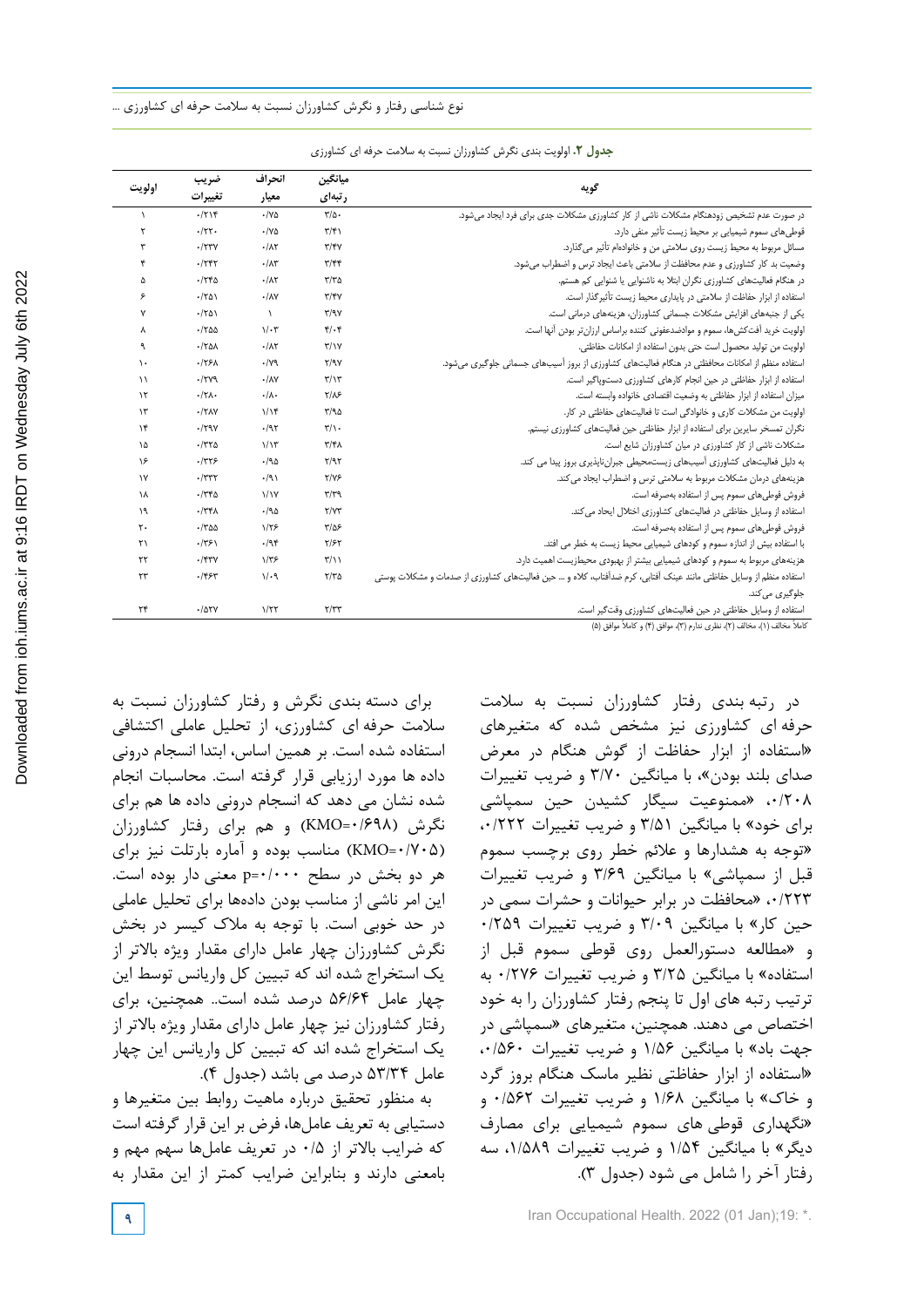#### پوریا عطائی و همکاران

| جدول ۰.۳ اولویت بندی رفتار کشاورزان نسبت به حفاظت از محیط زیست |  |  |  |  |
|----------------------------------------------------------------|--|--|--|--|

|               | ضريب                        | انحراف              | ميانگين                       | گويه                                                                                         |  |
|---------------|-----------------------------|---------------------|-------------------------------|----------------------------------------------------------------------------------------------|--|
| اولويت        | تغييرات                     | معيار               | رتبهای                        |                                                                                              |  |
| $\lambda$     | $\cdot$ /۲ $\cdot$          | $\cdot$ /YY         | $\Upsilon/\Upsilon$ .         | استفاده از ابزار حفاظت از گوش هنگام در معرض صدای بلند بودن                                   |  |
| ۲             | $-7777$                     | $\cdot$ /YA         | $T/\Delta$                    | ممنوعیت سیگار کشیدن حین سمیاشی برای خود                                                      |  |
| ٣             | $-777$                      | $\cdot/\lambda\tau$ | T/59                          | توجه به هشدارها و علائم خطر روی برچسب سموم قبل از سمپاشی                                     |  |
| ۴             | $-1709$                     | $\cdot/\lambda$     | $\mathbf{r}/\cdot \mathbf{q}$ | محافظت در برابر حیوانات و حشرات سمی در حین کار                                               |  |
| ۵             | .17Y5                       | .9.                 | $T/T\Delta$                   | مطالعه دستورالعمل روى قوطى سموم قبل از استفاده                                               |  |
| ۶             | .1791                       | 1/29                | $\tau$ / $\epsilon$           | شستن دستها و صورت پس از سمپاشی                                                               |  |
| ٧             | $\cdot$ /٣۵١                | ۱۹۵.                | Y/Y                           | ممنوعیت خوردن و أشامیدن حین سمپاشی برای خود                                                  |  |
| Υ             | $-1707$                     | .197                | $\frac{1}{2}$                 | برنامهریزی فعالیتهای کشاورزی در ساعاتی که شدت نور خورشید کمتر است                            |  |
| ٩             | .7751                       | .9.                 | Y/F9                          | عدم تفاوت کار کردن در سایه یا آفتاب اوقاتی که نور خورشید زیاد و مستقیم است                   |  |
| ١.            | $\cdot/\tau\gamma$ .        | $\cdot/\lambda\tau$ | Y/YY                          | افزایش انگیزه استفاده از ابزار محافظتی در حین کشاورزی با تصور زندگی سالم                     |  |
| $\lambda$     | .7719                       | .19V                | $\frac{1}{2}$                 | تعطیلی فعالیتهای کشاورزی در ظهر                                                              |  |
| $\lambda$     | $\cdot$ /۴ $\cdot$          | $\sqrt{r}$          | $\tau/\tau$ ۶                 | استفاده از ابزار حفاظتي نظير عينك، كرم ضد آفتاب، دستكش، لباس مخصوص و غيره هنگام برداشت محصول |  |
| $\mathcal{N}$ | $\cdot$ /۴ $\cdot$ $\Delta$ | 1/29                | $\cdot/\gamma$ .              | به اندازه سم تهیه و مصرف کردن                                                                |  |
| ۱۴            | $-1510$                     | 1/T <sub>A</sub>    | $\mathbf{r}/\cdot\mathbf{v}$  | در نظر گرفتن لباس جداگانه برای فعالیتهای کشاورزی                                             |  |
| ١۵            | $\cdot$ /۴۱۷                | $\tau/\tau$         | $\frac{1}{2}$                 | استفاده از ابزار حفاظتی نظیر عینک، کرم ضد آفتاب، دستکش، لباس مخصوص و غیره هنگام کاشت محصول   |  |
| ۱۶            | $\cdot$ /۴۳.                | $1/\tau \Delta$     | $\mathbf{r}/\mathbf{v}$       | شستن تمام وسايل بعد از انجام كار                                                             |  |
| $\gamma$      | $\cdot$ /۴۳)                | 1/T <sub>A</sub>    | Y/9V                          | استفاده از ابزار حفاظتی نظیر ماسک، دستکش، عینک محافظ و غیره هنگام تهیه سموم شیمیایی و سمپاشی |  |
| ١٨            | $.$ /۴۴۲                    | .199                | Y/YQ                          | عدم نگهداری سموم در قوطیهای مخصوص مواد غذایی و آشامیدنی                                      |  |
| ۱۹            | ۶۳۴۶.                       | $1/\cdot 7$         | $\tau/\tau$ .                 | کار کمتر در محیط دارای سر و صدای زیاد با انگیزه جلوگیری از آسیب شنوایی                       |  |
| ٢.            | .7080                       | .18                 | 1/5r                          | استفاده از ابزار حفاظتی براساس احساس نیاز                                                    |  |
| ٢١            | .109.                       | $\cdot/\lambda$ Y   | $1/\Delta$ ۶                  | سمپاش <i>ی</i> در جهت باد                                                                    |  |
| ٢٢            | .1057                       | ۱۹۵.                | $\sqrt{5}$                    | استفاده از ابزار حفاظتی نظیر ماسک هنگام بروز گرد و خاک                                       |  |
| ٢٣            | $-1019$                     | .791                | $1/\Delta f$                  | نگهداری قوطیهای سموم شیمیایی برای مصارف دیگر                                                 |  |
|               |                             |                     |                               | هیچ وقت (۱)، بەندرت (۲)، گاهی (۳)، اغلب (۴) و همیشه (۵)                                      |  |

جدول .4 درصد واریانس و مقادیر ویژه عامل های نگرش و رفتار **جدول .4** درصد واریانس و مقادیر ویژه عاملهای نگرش و رفتار

| ٪ واریانس تجمعی                          | ٪ واریانس مقدار<br>ويژه | مقدار<br>ويژه         | عامل (رفتار) | ٪ واریانس<br>تجمعي | ٪ واریانس مقدار<br>ويژه | مقدار ويژه              | عامل (نگرش)              |
|------------------------------------------|-------------------------|-----------------------|--------------|--------------------|-------------------------|-------------------------|--------------------------|
| $Y - YY'$                                | $Y \cdot / YY$          | $\Delta/\tau$ 9       |              | <b>۱۷/۳۸</b>       | ١٧/٣٨                   | f/Y                     |                          |
| $\mathsf{r}\mathsf{r}/\mathsf{q}\lambda$ | 15/70                   | $\Upsilon/\Upsilon$ . |              | ۳۱/۶۸              | ۱۴/۲۹                   | $\mathbf{r}/\mathbf{r}$ | $\overline{\phantom{a}}$ |
| $f_0/\cdot V$                            | ۰/۰۸\                   | Y/5Y                  |              | $f\Delta/fV$       | Y/YQ                    | $\mathbf{r}/\mathbf{r}$ | س                        |
| $\Delta \Upsilon / \Upsilon \Upsilon$    | <b>NYY</b>              | $\frac{1}{2}$         |              | 58/84              | 11/18                   | <b>٢/۶۸</b>             | ۰c                       |

واریماکس استفاده شده است. این روش درصدد حداکثر کردن مجموع واریانس بارهای ماتریس عاملی است. نتایج چرخش عامل ها مشخص می کند که برخی از متغیرها بار عاملی بسیار بالا (نزدیک به ۱+ یا ۱-) و برخی متغیرها بار عاملی بسیار پایین )نردیک به صفر( در هر ستون از ماتریس دارند. زمانیکه همبستگی بین متغیر و عامل نزدیک به +1 یا -1 باشد، می توان قضاوت نمود که ارتباط روشن و قابل قبولی بین متغیر و عامل وجود دارد. یافتههای حاصل از چرخش عاملها نشان می دهد که در عامل اول نگرش کشاورزان شش گویه، در عامل دوم شش گویه، در عامل سوم هفت گویه و در عامل چهارم سه گویه جای گرفته است. مالحظه می شود که شش گویه عامل اول از لحاظ مفهومی، همگی مربوط به اهمیت فعالیت های زراعی در مقابل

عنوان صفر (عامل تصادفي) در نظر گرفته می شود. در تحلیل نگرش کشاورزان نسبت به سالمت حرفه ای دو متغیر »به خطر انداختن محیط زیست با استفاده بیش از اندازه سموم و کودهای شیمیایی" و »بروز آسیب های زیست محیطی جبران ناپذیر به دلیل فعالیت های کشاورزی» دارای بار عاملی کم تر از ۰/۵ بوده اند که حذف گردیده اند. همچنین، در تجزیه وتحلیل رفتار سالمت حرفه ای کشاورزان نیز متغیرهای »استفاده از ابزار حفاظت از گوش هنگام در معرض صدای بلند بودن» و "توجه به هشدارها و علائم خطر روی برچسب سموم قبل از سمپاشی« دارای بار عاملی کم تر از 0/5 بوده اند و در نتیجه این دو متغیر در طبقات مختلف جای نگرفته اند.

همانطور که اشاره شد، برای چرخش عامل ها از روش

**Iran Occupational Health. 2022 (01 Jan);19: \*. 100 COVID-100 COVID-100 COVID-100 COVID-100**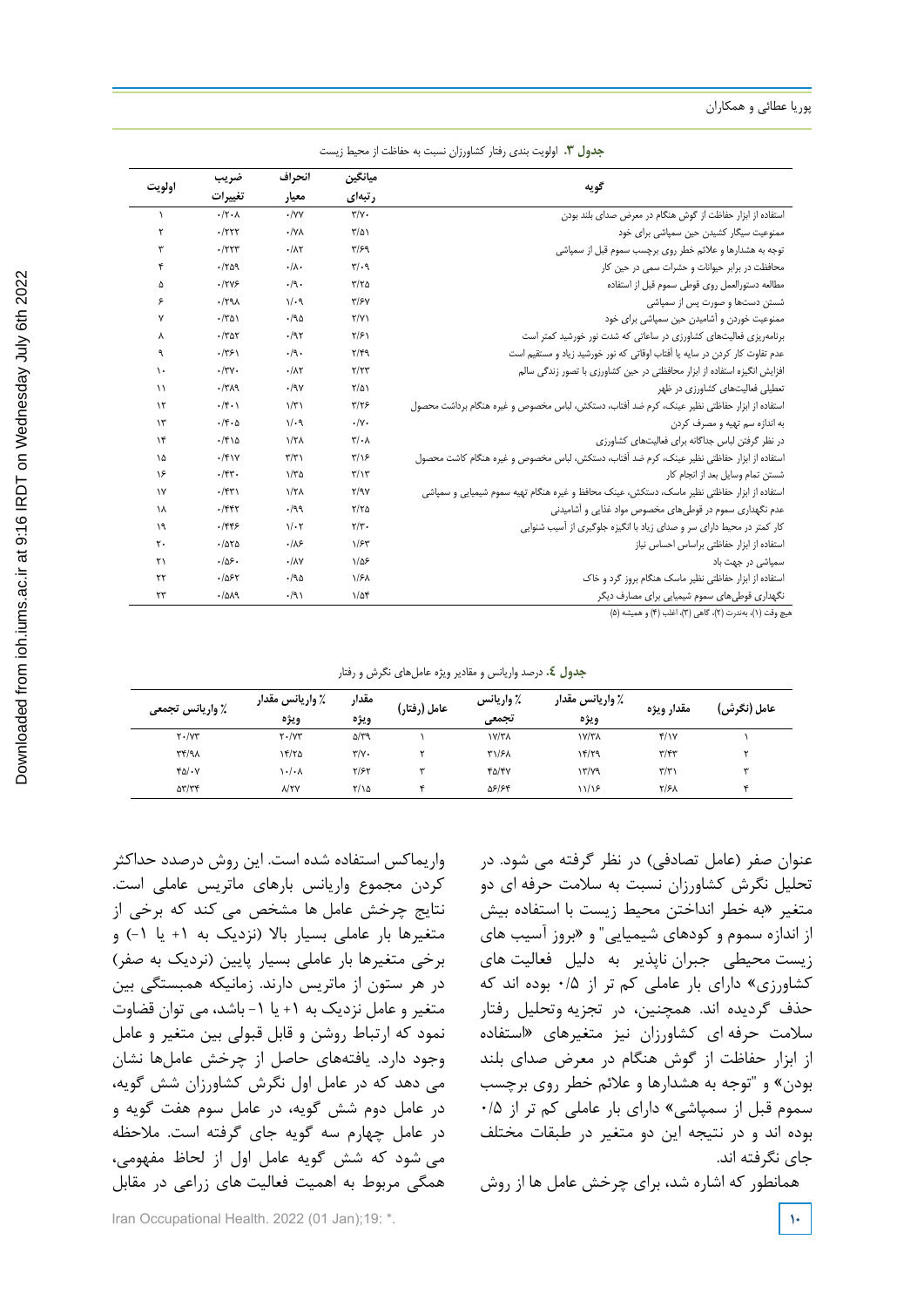

نموار .1 مقدار ويژه عاملهاي بعد نگرش **نموار .1** مقدار ویژه عامل های بعد نگرش



نموار .2 مقدار ويژه عاملهاي بعد رفتار **نموار .2** مقدار ویژه عامل های بعد رفتار

حفاظتی در محیط کار است. بنابراین، عامل سوم را می توان »نگرش اقتصادگرا« نام نهاد که با مقدار ویژه ،3/31 مقدار 13/79 درصد از واریانس کل گویه ها را تبیین می نماید. در نهایت، گویه های عامل چهارم از لحاظ مفهومی بيانگر ارتباط بین محیط زیست و سالمت حرفه ای کشاورزان می باشد. در نتیجه، عامل چهارم »نگرش بوم گرایانه« نامگذاری شده است. این عامل با مقدار ویژه ،2/68 مقدار 11/16 درصد از واریانس کل گویه های نگرش را تبیین می کند (جدول ۵).

یافتههای حاصل از چرخش عاملهای رفتار سالمت حرفه ای کشاورزان نشان می دهد که در عامل اول هشت گویه، در عامل دوم پنج گویه، در عامل سوم پنج گویه و در عامل چهارم سه گویه جای گرفته است. مالحظه

با حفظ سالمت حرفه ای می شود. بنابراین، می توان این عامل را »نگرش کارمحور« نامگذاری کرد. این عامل دربرگیرنده ی اولویت مشکالت کاری و خانوادگی و تولید محصول، مشکالت ناشی از کشاورزی، دست وپاگیری ابزار حفاظتی و غیره می باشد. این عامل با توجه به مقدار ویژه آن )4/17( 17/38 درصد از کل واریانس گویه های نگرش کشاورزان را تبیین می نماید. عامل دوم مربوط به در نظر گرفتن اصول و ابزارهای حفاظتی در حین کشت وکار می باشد. بنابراین، می توان این عامل را »نگرش سالمت محور« نام نهاد. این عامل با مقدار ویژه ،3/43 مقدار 14/29 درصد از کل واریانس گویه های نگرش کشاورزان را تبیین می کند. گویه های عامل سوم بیانگر تأثیر وضعیت اقتصادی بر اقدامات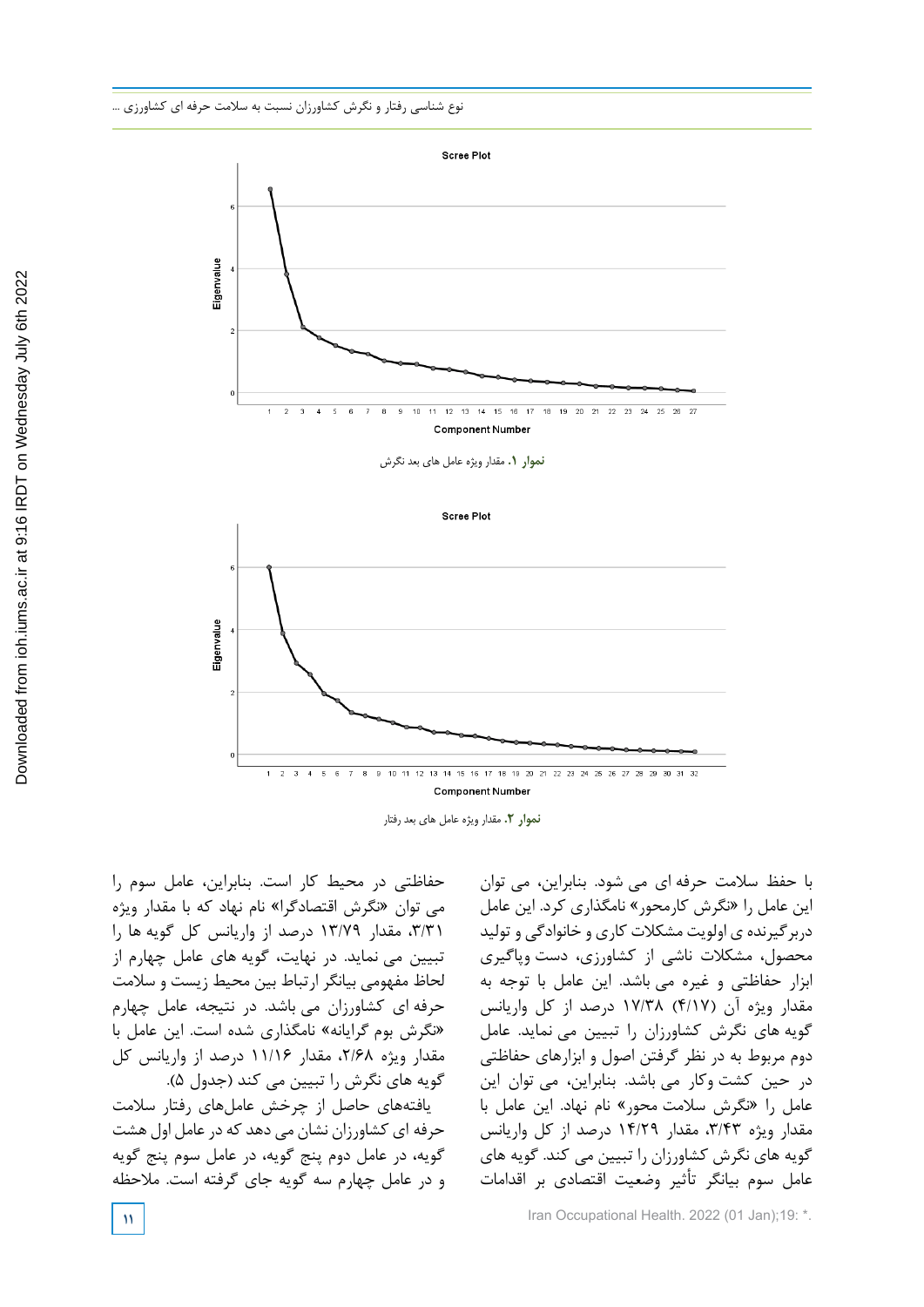| بار عاملی                        | گويه                                                                                                                        | نام عامل        |
|----------------------------------|-----------------------------------------------------------------------------------------------------------------------------|-----------------|
| $\cdot$ / $\vee$ $\circ$ $\circ$ | اولویت من مشکلات کاری و خانوادگی است تا فعالیتهای حفاظتی در کار.                                                            |                 |
| .411                             | مشکلات ناشی از کار کشاورزی در میان کشاورزان شایع است.                                                                       |                 |
| $\cdot/\lambda\Delta$            | استفاده از ابزار حفاظتی در حین انجام کارهای کشاورزی دستوپاگیر است.                                                          |                 |
| $-10AT$                          | اولويت من توليد محصول است حتى بدون استفاده از امكانات حفاظتي.                                                               | نگرش کارمحور    |
| .1518                            | استفاده از وسایل حفاظتی در حین فعالیتهای کشاورزی وقت گیر است.                                                               |                 |
| $\cdot$ / $\Delta$ Y۳            | استفاده از وسایل حفاظتی در فعالیتهای کشاورزی اختلال ایحاد می کند.                                                           |                 |
| .7008                            | در هنگام فعالیتهای کشاورزی نگران ابتلا به ناشنوایی یا شنوایی کم هستم.                                                       |                 |
| .15V <sub>A</sub>                | وضعیت بد کار کشاورزی و عدم محافظت از سلامتی باعث ایجاد ترس و اضطراب می شود.                                                 |                 |
| $\cdot$ / $\vee$ $\vee$          | در صورت عدم تشخیص زودهنگام مشکلات ناشی از کار کشاورزی مشکلات جدی برای فرد ایجاد می شود.                                     |                 |
| .11.5                            | استفاده منظم از امکانات محافظتی در هنگام فعالیتهای کشاورزی از بروز آسیبهای جسمانی جلوگیری می شود.                           | نگرش سلامتمحور  |
| $-1007$                          | نگران تمسخر سایرین برای استفاده از ابزار حفاظتی حین فعالیتهای کشاورزی نیستم.                                                |                 |
| .584                             | استفاده منظم از وسایل حفاظتی مانند عینک آفتابی، کرم ضدآفتاب، کلاه و … حین فعالیتهای کشاورزی از صدمات و مشکلات یوستی جلوگیری |                 |
|                                  | مے ,کند.                                                                                                                    |                 |
| .1545                            | اولويت خريد آفت كش ها، سموم و موادضدعفوني كننده براساس ارزان تر بودن آنها است.                                              |                 |
| .19.                             | فروش قوطی،های سموم پس از استفاده بهصرفه است.                                                                                |                 |
| .14                              | هزینههای درمان مشکلات مربوط به سلامتی ترس و اضطراب ایجاد می کند.                                                            |                 |
| .15AA                            | یکی از جنبههای افزایش مشکلات جسمانی کشاورزان، هزینههای درمانی است.                                                          | نگرش اقتصادگرا  |
| $\cdot$ /55.                     | هزینههای مربوط به سموم و کودهای شیمیایی بیشتر از بهبودی محیطزیست اهمیت دارد.                                                |                 |
| $\cdot$ /Y \ $\Delta$            | میزان استفاده از ابزار حفاظتی به وضعیت اقتصادی خانواده وابسته است.                                                          |                 |
| $-1000$                          | استفاده از ابزارهای حفاظتی مختلف هزینهبر است.                                                                               |                 |
| $\cdot$ / $\vee$ $\wedge$ $\vee$ | مسائل مربوط به محیط زیست روی سلامتی من و خانوادهام تأثیر می گذارد.                                                          |                 |
| $\cdot$ / $\Lambda$ ۴۷           | استفاده از ابزار حفاظت از سلامتی در پایداری محیط زیست تأثیر گذار است.                                                       | نگرش بومگرایانه |
| .559                             | قوطیهای سموم شیمیایی بر محیط زیست تأثیر منفی دارد.                                                                          |                 |

جدول .5 نتایج حاصل از چرخش عامل های نگرش به روش واریماکس **جدول .5** نتایج حاصل از چرخش عاملهای نگرش به روش واریماکس

#### **Component Plot in Rotated Space**



**نگاره .1** عامل های چرخش یافته بعد نگرش

ویژه آن )5/39( 20/73 درصد از کل واریانس گویه ها را تبیین می نماید. عامل دوم رفتارهایی را درنظر دارد که کشاورزان برحسب نیاز و منطق خود بروز می دهند. بنابراین، می توان این عامل را »رفتار خودمحورانه« نام نهاد. این نوع رفتار، سمپاشی در جهت باد، استفاده از قوطی سم برای مصارف دیگر، استفاده از ابزار حفاظتی بر حسب نیاز و غیره را شامل می شود. این عامل با مقدار ۱۰٬ درصد از آن واریانس تویه ها

می شود که هشت گویه عامل اول از لحاظ مفهومی، همگی مربوط به رفتارهای اصولی کشاورزان در حین فعالیت های کشاورزی برای حفاظت از سالمتی می باشد. بنابراین، می توان عامل اول را »رفتار ساختارمند« نامگذاری کرد. این عامل دربرگیرنده رفتارهایی از قبیل استفاده از ابزار حفاظتی هنگام کاشت، داشت و برداشت محصول می باشد. این عامل با توجه به مقدار نگاره .1 عاملهاي چرخشيافته بعد نگرش

Iran Occupational Health. 2022 (01 Jan);19: \*. **12**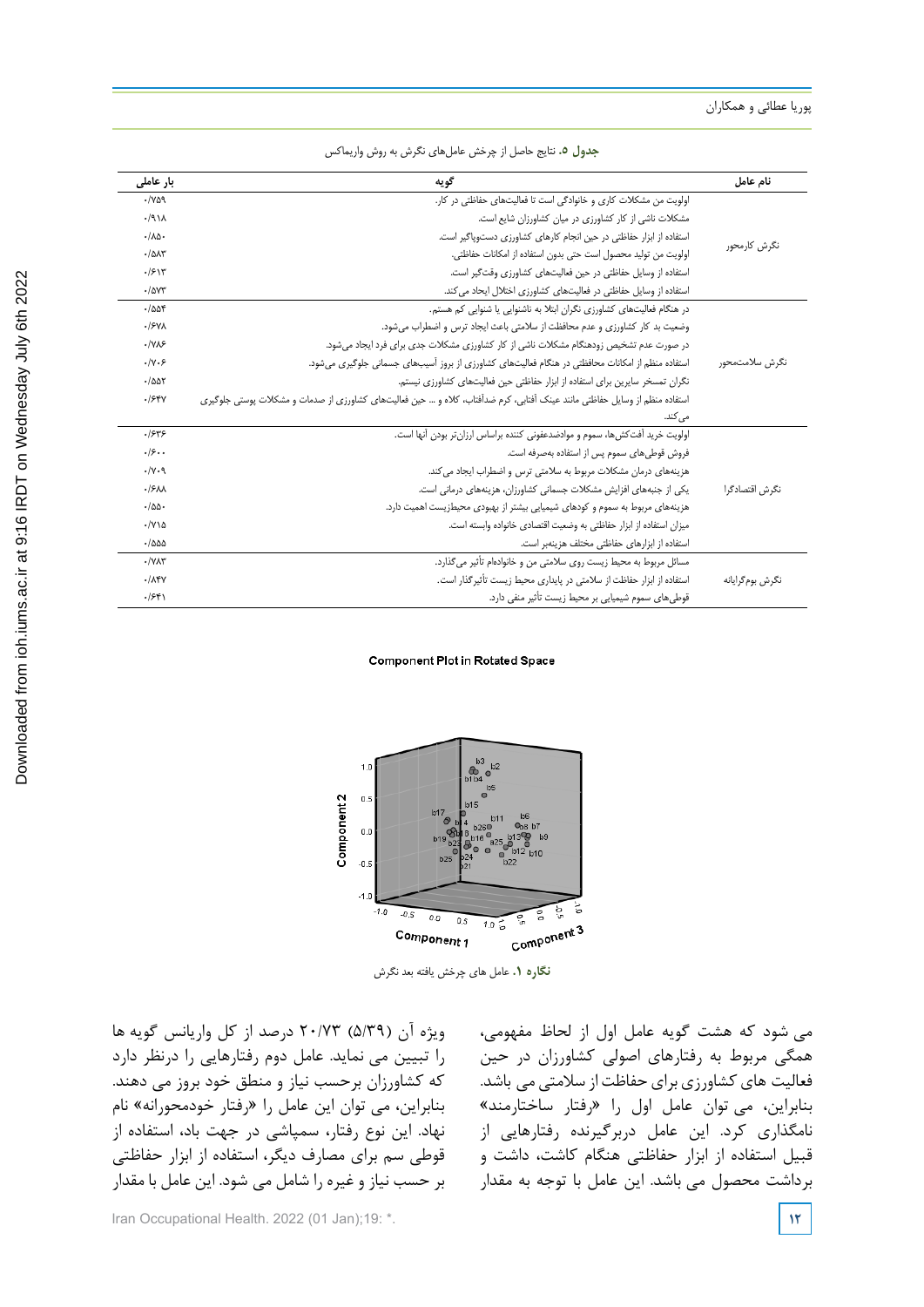|                  | جندوں ، ، تنایج حاصل از چرخس عامل۱نی زفتاری به روس واریمانس                                  |                            |
|------------------|----------------------------------------------------------------------------------------------|----------------------------|
| نام عامل         | گويه                                                                                         | بار عاملی                  |
|                  | استفاده از ابزار حفاظتى نظير عينك، كرم ضد أفتاب، دستكش، لباس مخصوص و غيره هنگام برداشت محصول | .1YY5                      |
|                  | استفاده از ابزار حفاظتی نظیر عینک، کرم ضد آفتاب، دستکش، لباس مخصوص و غیره هنگام کاشت محصول   | $-1\lambda\lambda$ ۶       |
|                  | استفاده از ابزار حفاظتی نظیر ماسک، دستکش، عینک محافظ و غیره هنگام تهیه سموم شیمیایی و سمپاشی | $\cdot/\lambda\Delta$      |
|                  | شستن تمام وسایل بعد از انجام کار                                                             | $-100$                     |
| رفتار ساختارمند  | به اندازه سم تهیه و مصرف کردن                                                                | .18A                       |
|                  | مطالعه دستورالعمل روى قوطى سموم قبل از استفاده                                               | .1908                      |
|                  | شستن دستها و صورت پس از سمپاشی                                                               | $-1054$                    |
|                  | در نظر گرفتن لباس جداگانه برای فعالیتهای کشاورزی                                             | $-100Y$                    |
|                  | استفاده از ابزار حفاظتی براساس احساس نیاز                                                    | $-785$                     |
|                  | استفاده از ابزار حفاظتی نظیر ماسک هنگام بروز گرد و خاک                                       | $\cdot$ / $\gamma$ ۹)      |
| رفتار خودمحورانه | سمیاشی در جهت باد                                                                            | .18A                       |
|                  | نگهداری قوطیهای سموم شیمیایی برای مصارف دیگر                                                 | .115V                      |
|                  | عدم تفاوت کار کردن در سایه یا آفتاب اوقاتی که نور خورشید زیاد و مستقیم است                   | $-101A$                    |
|                  | محافظت در برابر حیوانات و حشرات سمی در حین کار                                               | .1515                      |
|                  | ممنوعیت سیگار کشیدن حین سمپاشی برای خود                                                      | $-10.7$                    |
| رفتار ييشگيرانه  | ممنوعیت خوردن و أشامیدن حین سمپاشی برای خود                                                  | .19AV                      |
|                  | تعطیلی فعالیتهای کشاورزی در ظهر                                                              | $-1091$                    |
|                  | برنامهریزی فعالیتهای کشاورزی در ساعاتی که شدت نور خورشید کمتر است                            | $-1409$                    |
|                  | افزایش انگیزه استفاده از ابزار محافظتی در حین کشاورزی با تصور زندگی سالم                     | $\cdot$ / $\vee \vee \vee$ |
| رفتار انگیزشی    | عدم نگهداری سموم در قوطیهای مخصوص مواد غذایی و آشامیدنی                                      | ·/YYA                      |
|                  | کار کمتر در محیط دارای سر و صدای زیاد با انگیزه جلوگیری از آسیب شنوایی                       | .1598                      |

جدول .6 نتایج حاصل از چرخش عامل های رفتاری به روش واریماکس **جدول .6** نتایج حاصل از چرخش عاملهای رفتاری به روش واریماکس

#### **Component Plot in Rotated Space**



**نگاره .2** عامل های چرخش یافته بعد رفتار

در برابر حیوانات و حشرات سمی، ممنوعیت سیگار کشیدن و خوردن و آشامیدن حین سمپاشی و غیره باشد. در نهایت، گویه های عامل چهارم از لحاظ مفهومی بيانگر انگیزه کشاورزان از رفتارهای حفاظتی می باشد. در نتیجه، عامل چهارم »رفتار انگیزشی« نامگذاری شده است. افزایش انگیزه استفاده از ابزار محافظتی در حین کشاورزی با تصور زندگی سالم، کار کمتر در محیط دارای سر و صدای زیاد با انگیزه جلوگیری از آسیب شنوایی و عدم نگهداری سموم در قوطی های مخصوص

ویژه ،3/70 مقدار 14/25 درصد از کل واریانس گویه های رفتار کشاورزان را تبیین می کند. گویه های عامل سوم بیانگر رفتارهایی است که از بروز حوادث و بیماری ها پیشگیری کرده است. بنابراین، عامل سوم را می توان »رفتار پیشگیرانه« نام نهاد که با مقدار ویژه ،2/62 مقدار 10/08 درصد از واریانس کل گویه ها را تبیین می نماید. با بروز این نوع رفتارها بسیاری از آسیب هایی که ممکن است در حین فعالیت های کشاورزی رخ دهد، کاهش می یابد. این رفتارها می تواند شامل محافظت

**17 IF 13 I 13 IFRD ITEL <b>ITEL 13 IFRD ITEL 13 ITEL 13 ITEL 13 ITEL 13 ITEL 14 ITEL 14 ITEL 14 ITEL 14 ITEL 14 ITEL 14 ITEL 14 ITEL 14 ITEL 14 ITEL 14 ITEL 14 ITEL 14 ITEL 14**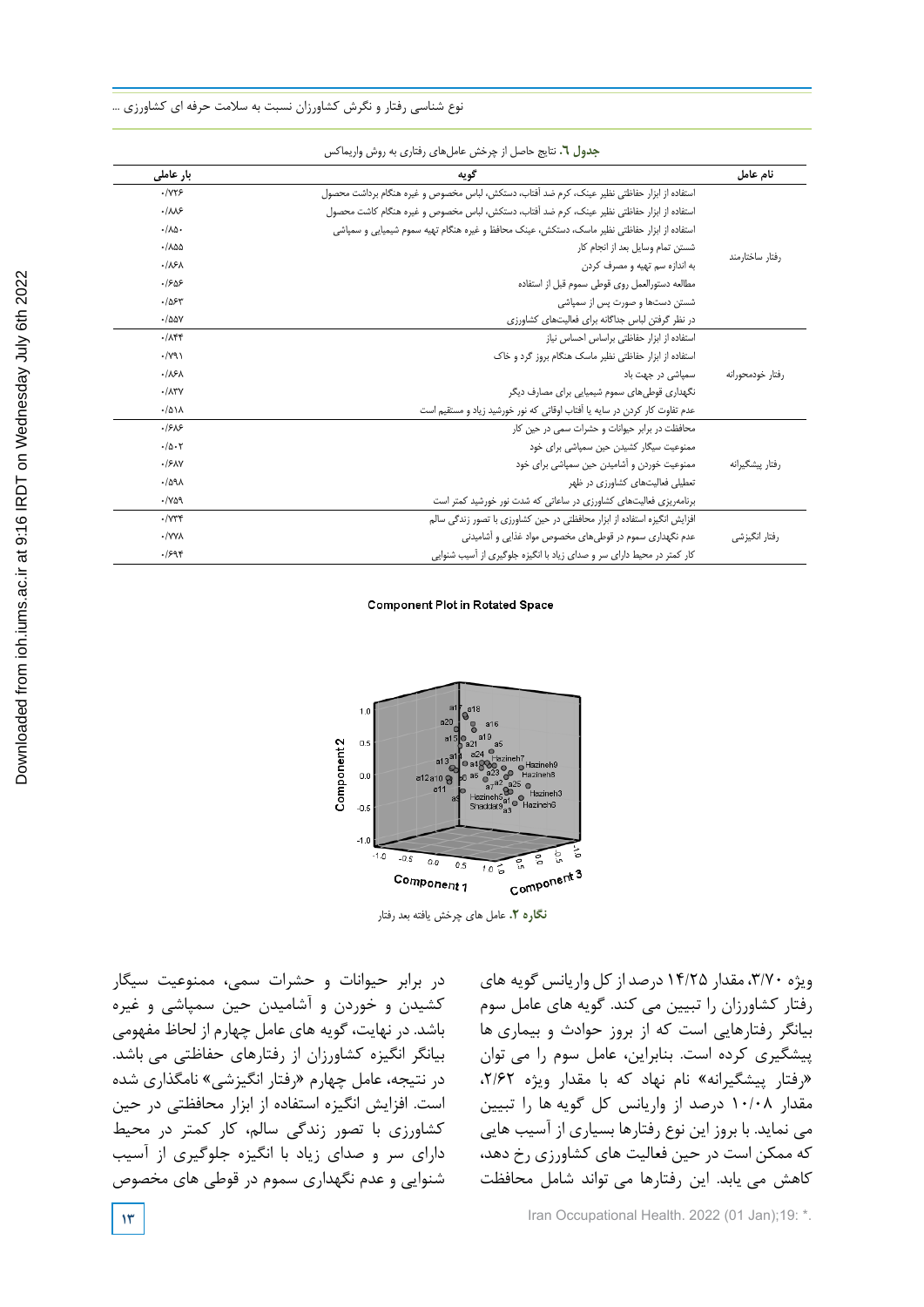مواد غذایی و آشامیدنی نمونه هایی از رفتارهای انگیزشی هستند. این عامل با مقدار ویژه ،2/15 مقدار 8/27 درصد از واریانس کل گویه های رفتار کشاورزان را تبیین می کند (جدول ۶).

# **بحث**

یافته ها مشخص نموده اند که کشاورزان از چهار نوع نگرش بوم گرایانه، اقتصادگرا، کارمحور و سالمت محور و چهار الگوی رفتاری ساختارمند، انگیزشی، پیشگیرانه و خودمحورانه پیرامون سالمت حرفه ای پیروی می کنند. به بیان دیگر، نگرش کشاورزان نسبت به سالمت حرفه ای در محیط کار متفاوت است و براساس آن الگوهای رفتاری متنوعی را در محیط کار بروز می دهند.

کشاورزی مهم ترین و ضروری ترین بخش تأمین مایحتاج زندگی انسان است و بدون بخش کشاورزی هیج جامعه ای شرایط دستیابی به توسعه را پیدا نمی کند. به این دلیل که بخش کشاورزی نیاز های اولیه برای بقا مردم جهان را فراهم می کند )41 و 40(. با این وصف مشخص است که طیف وسیعی از افراد در سطح جهان به فعالیت های کشاورزی مشغول هستند و از این طریق به کسب درآمد می پردازند. با این حال می توان اذعان نمود که میزان حوادث در بخش کشاورزی باالست و نرخ باالی حوادث در کشاورزی تا حدود زیادی ناشی از کارکردن در شرایط ویژه مانند گل والی، برف و باران و دمای باال و پایین و بروز بالیای طبیعی می باشد )11 و13(. به عالوه ممکن است رفتاری که کشاورزان در قبال حفاظت از سالمتی خود در محیط مزرعه بروز می دهند، متناسب با ظرفیت ها و میزان آموزش آن ها در زمینه ایمنی و بهداشت نباشد که این امر وقایع مرگبار را برای آن ها به همراه خواهد داشت )27(. به بیان دیگر، کشاورزان در محیط کار ممکن است رفتارهای متنوعی را در رابطه با بهداشت و سالمتی بروز دهند. بنابراین، شناخت نوع رفتار کشاورزان در مزرعه می تواند یک موضوع مهم هم برای برنامه ریزان بخش کشاورزی و هم برای بخش سالمت و بهداشت باشد. بر همین اساس، این پژوهش به بررسی و نوع شناسی رفتار سالمت حرفه ای کشاورزان و نگرش نسبت به آن پرداخته است. نتایج تجزیه و تحلیل نگرش کشاورزان نسبت به سالمت حرفه ای در محیط کار نشان داده که کشاورزان نگرش های متفاوتی نسبت به سالمت حرفه ای در بخش کشاورزی دارند. از آنجایی که نگرش ریشه در باورهای افراد دارد و افراد دارای سلسله ای از باورها هستند (۵)، طبیعی به نظر می رسد

که نگرش کشاورزان نسبت به سالمت نیز متفاوت باشد که این تنوع نگرش در بین کشاورزان می تواند رفتارهای متفاوتی را نسبت به سالمت حرفه ای در کشاورزی بروز دهد. به بیان دیگر، نگرش یکی از مهمترین عوامل مؤثر بر رفتار و حوادث شغلی می باشد که در نهایت نگرش از طریق تغییر رفتار می تواند به صورت مستقیم یا غیر مستقیم بر فرهنگ ایمنی و میزان وقوع حوادث شغلی در میان کشاوررزان مؤثر واقع گردد.

یافته ها در رابطه با نگرش کشاورزان نسبت به سالمت حرفه ای کشاورزی نشان داده است که کشاورزان دارای سه دسته نگرش نسبت به سالمت حرفه ای می باشند. به گونه ای که برخی از کشاورزان، این نگرش را دارند که حفظ سالمت انسان ها با محیط زیست طبیعی ارتباط دارد. به عبارتی، با رعایت اصول بهداشتی و حفاظتی کشاورزان در مزرعه، محیط زیست نیز در شرایط پایدار و مناسبی قرار می گیرد و از آسیب های جدی بر محیط زیست جلوگیری می کند.

سایر محققان نیز به این نکته اشاره کرده اند و حفظ محیط زیست طبیعی را در حین اقدامات کشاورزی مهم دانسته اند و این یافته را تأیید می کنند. وریزاس )2018( آشکار نمود که ارتباط سه جانبه و نزدیکی بین نگرش افراد، رفتارهای ایمنی در محیط کار و پایداری محیط زیست وجود دارد. به طوری که با شکل گیری نگرش های مثبت، رفتارهای ایمنی بروز پیدا می کند و با بروز این رفتارها، محیط زیست در راستای پایداری قرار می گیرد (۴۲). روتر (۲۰۱۸) نتیجه گرفت که نگرش یکی از عوامل بسیار مهم در بروز رفتارهای ایمنی و بهداشتی در بین کشاورزان می باشد )43(. همچنین، داماالس و کوتروباس )2018( اظهار داشتند که نگرش نسبت به رفتارهای ایمنی کشاورزان در محیط مزرعه منجر به حفاظت از محیط زیست می شود )23(.

از طرف دیگر، برخی از کشاورزان نگرش سالمت محورانه در محیط کار داشته اند. به بیان دیگر، کشاورزان معتقد هستندکه حفظ سالمت در محیط کار در درجه اول اهمیت قرار دارد. بر اساس این نوع نگرش، کشاورزان فعالیت های کشت وکار را با دید و نگرش سالمت محورانه انجام می دهند. این یافته با نتایج پژوهش های Moradhaseli و همکاران )2020(، Narasimhan و همکاران )2011(، Colémont و Van Broucke den( 2008 )مطابقت دارد )44 6،21،(. ایشان نیز به این نتیجه دست پیدا کردند که در انجام فعالیت های کشاورزی، ایمنی و بهداشت مهم ترین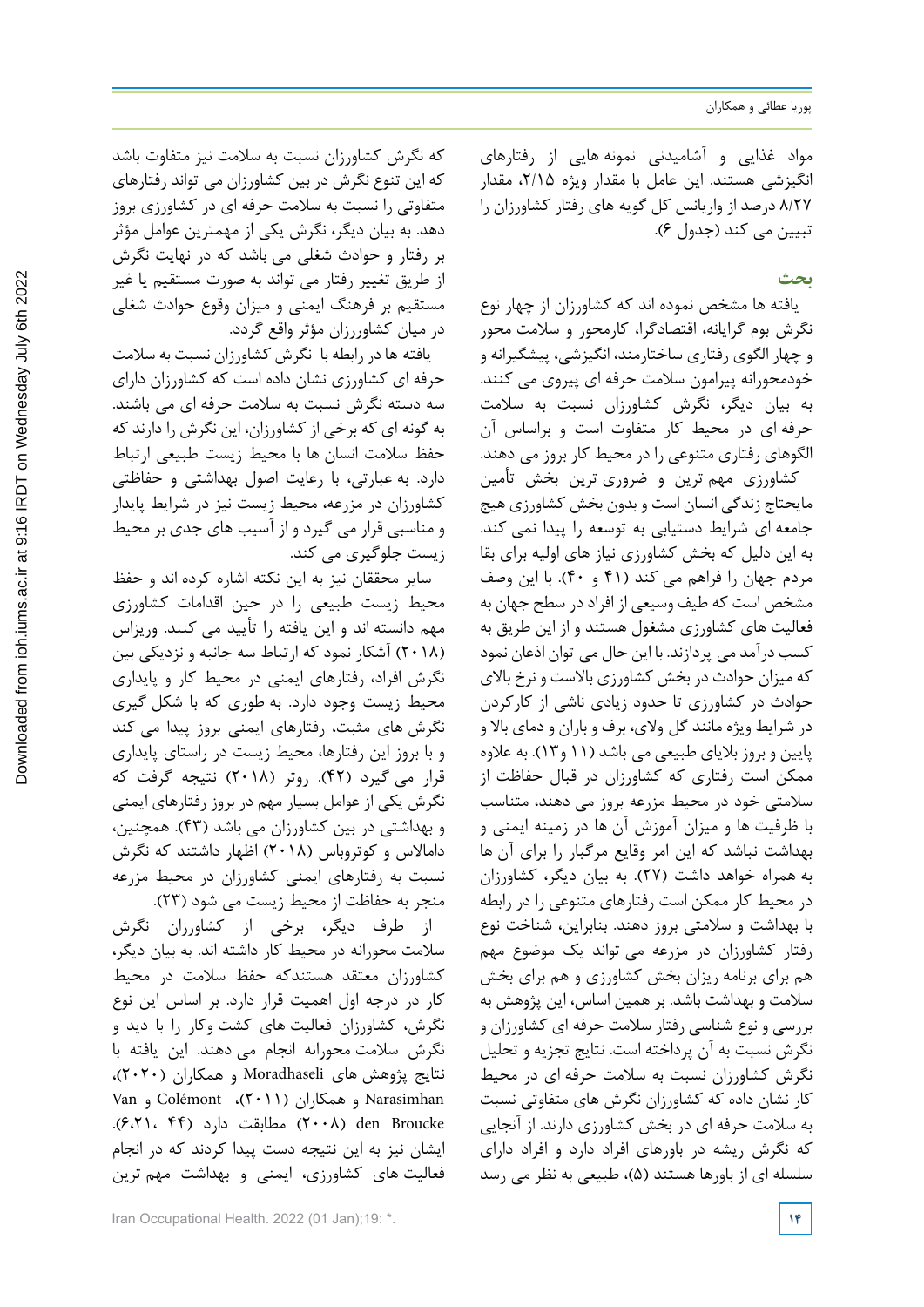عامل است. اما، نتایج نشان داده است که گروهی دیگر از کشاورزان دیدگاه ها و نگرش های متضادی نسبت به دو نوع نگرش دیگر دارند. برخی از آن ها نگرش کاملا اقتصادی در مقابل با سالمت حرفه ای کشاورزی داشته اند. آن ها معتقدند که انجام فعالیت های حفاظتی در مزارع منوط به مهیا بودن شرایط اقتصادی می باشد. مطالعه Moradhaseli و همکاران )2014( نیز به این نتیجه رسیدند که یکی از موانع و چالش های رعایت بهداشت حرفه ای در کار کشاورزی، عوامل اقتصادی می باشد )45(. همچنین، نوع دیگری از نگرش در بین کشاورزان وجود دارد که معتقدند انجام فعالیت های کشاورزی اولویت باالتری در مقایسه با انجام فعالیت های حفاظتی دارد. به عبارتی، این گروه از کشاورزان معتقدند که فعالیت های کاری در هر صورتی بایستی انجام شود، حتی بدون رعایت اصول حفاظتی و ایمنی. با توجه به نتایج نگرش کشاورزان، می توان نتیجه گرفت که برخی از نگرش ها در راستای سالمت حرفه ای کشاورزی است (نگرش های سلامت محور و بوم گرایانه) و برخی متضاد با آن است (نگرش های کارمحور و اقتصادگرا).

از طرف دیگر، به دلیل ارتباط بین نگرش ها و رفتار افراد، نیاز به توجه هم زمان به این دو مؤلفه در بررسی نوع شناسی رفتار حرفه ای کشاورزان می باشد. یافته های Bondori و همکاران )2019( نیز این نکته را تأیید می کنند که متغيرهاي دانش و نگرش درصد زیادی از تغييرات رفتار ايمني- بهداشتي کشاورزان را پيش بيني می کنند. ایشان بیان داشته اند که کسب دانش در مورد نگرش افراد می تواند به تغییر در فرآیندهاي تفکر و عمل آنها کمک کند. با افزایش نگرش هاي فرد در مورد موضوع ها، احتیاج او به تفکر و تصمیم گیري هاي جدید کم شده و رفتار او در برابر آن موضوع ها مشخص، عادتی و قابل پیش بینی می گردد )46(. Jamshidi & Rezaei( 2018 )نیز اثبات کردند که منشاء و زمينه شکل گيري هر نوع رفتاري، برداشت هاي ذهنی و در حقيقت نگرش افراد راجع به پديده هاي مختلف از جمله مسايل بهداشتی و ايمنی کاري است؛ از اين رو، مساعد بودن نگرش کشاورزان مورد مطالعه نسبت به ايمنی شغلی می تواند تا حدود زيادي زمينه الزم براي بهبود سطح رفتار حرفه ای آنان و رساندن آن به سطح استاندارد را فراهم سازد )47(. Ghanbari و همکاران )2018( معتقدند که ضعف انجام رفتارهاي ایمنی توسط کشاورزان با ناکافی بودن آگاهی، حساسیت درك شده و نگرش های منفی مرتبط است )48(. Seydi

Rezaei( & 2019 )نیز به این نکته اشاره داشته اند که زیربنای هر تغییری در رفتار حرفه ای کشاورزان داشتن نگرش های مثبت نسبت به آن می باشد )49(.

بر اساس یافته های پژوهش پیش رو می توان پیشنهاد داد که دست اندرکاران بخش کشاورزی و بهداشت بایستی با برنامه ریزی های مشترک و برنامه های آموزشی- ترویجی گوناگونی در راستای تغییر نگرش کشاورزان به سمت انجام فعالیت های سالمت حرفه ای تدوین نمایند. به عبارت دیگر، این برنامه ها بایستی دارای استراتژی ها و اقداماتی باشد که نگرش های کشاورزان را به سمت ارتقای اهمیت بهداشت و سالمتی در محیط کار تغییر دهند. به طوری که حفظ سالمت و بهداشت در کنار فعالیت های تولیدی و حفظ محیط زیست از اهمیت الزم برخوردار باشد. برای بروز رفتارهای سالمت حرفه ای نیز بخش دولتی و خصوصی باید اقدامات حمایتی و پشتیبانی بیشتری را به کشاورزان ارائه دهند. برخی از این اقدامات می تواند شامل احداث استراحتگاه و اماکن بهداشتی، اختصاص یارانه جهت تهیه ادوات کم خطر و جدید، توجه دولت به مسائل مالی و اقتصادی آنان، توجه به بیمه نمودن کشاورزان، در اختیار قرار دادن وسایل حفاظتی )ماسک، کلاه، دستکش و غیره) باشد. همچنین، دولت می تواند در کنار انواع حمایت های نهاده ای، خرید تضمینی و بیمه ای، حمایت های ایمنی- بهداشتی نظیر تهیه ابزار و امکانات حفاظتی را در دستور کار قرار دهد.

# **نتیجه گیری**

 نتایج این پژوهش نیز در رابطه با رفتار کشاورزان همین حقیقت را آشکار نمود که الگوهای رفتاری کشاورزان نسبت به سالمت حرفه ای متفاوت است. به طوری که در الگوی رفتاری ساختارمند، کشاورزان اصول ایمنی و حفاظتی را در انجام فعالیت های کشاورزی رعایت می کنند. اما، در الگوی رفتاری خودمحورانه کشاورزان بر اساس شرایط، نیاز، محیط و طرز فکر خود از ابزار حفاظتی را در حین اقدامات کشاورزی استفاده می کنند. در کنار این دو الگوی رفتاری، کشاورزان رفتارهایی را بروز می دهند که از وقوع حوادث و بیماری های مرتبط با فعالیت های کشت وکار پیشگیری می کند و یا اینکه کشاورزان رفتارهای ایمنی را با انگیزه خاصی انجام می دهند که در این راستا مطالعه مراد حاصلی و همکاران )2019( نشان داد که رفتار دارای ابعاد متفاوتی است که از عوامل متعددی تأثیر می پذیرد )37(. می توان بیان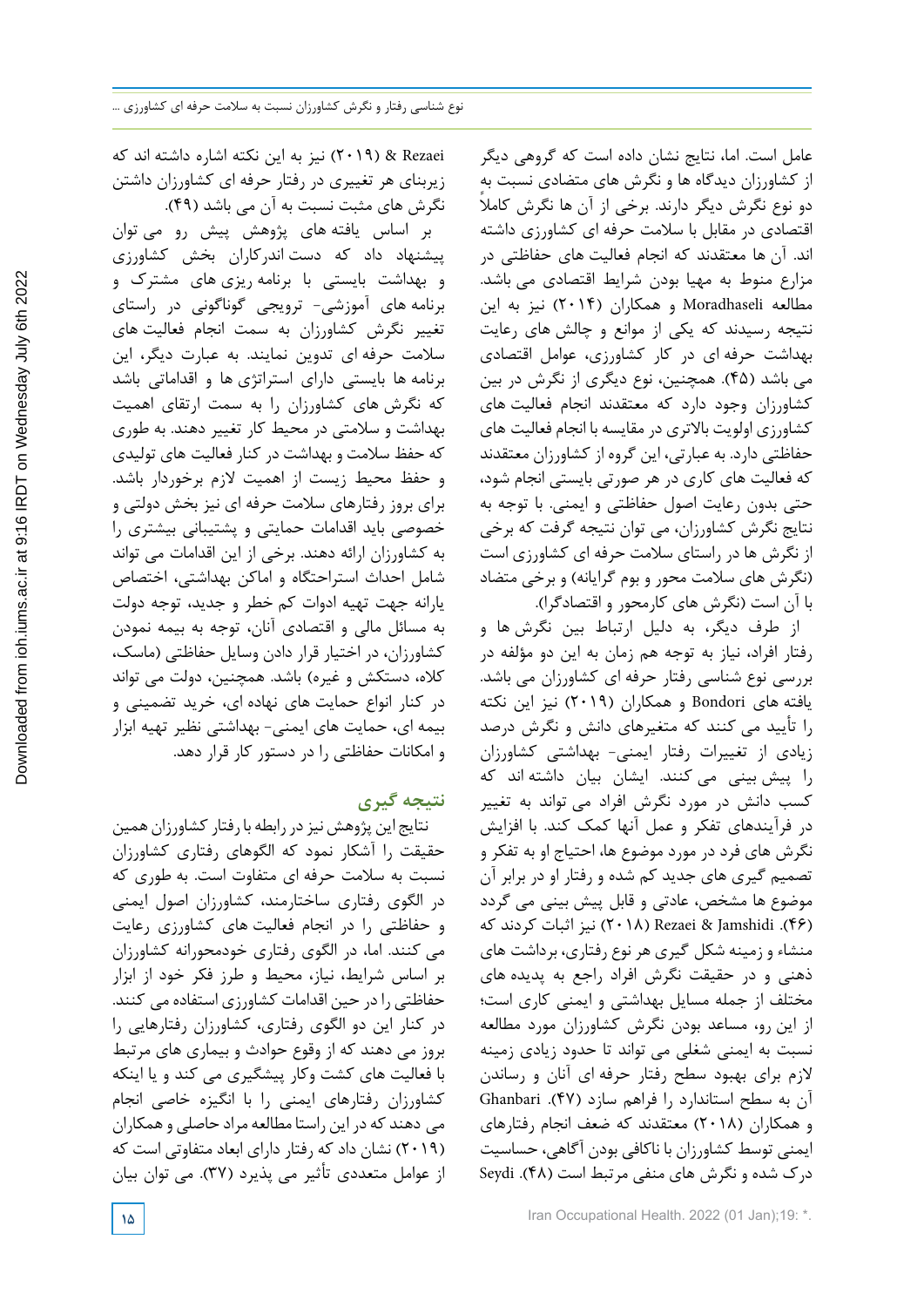از رفتار سالمت حرفه ای کشاورزان دست یافت.

# **REFERENCE**

- 1. Ghafari M, Cheraghi Z, Doosti-Irani A. Occupational health of Iranian farmworkers: A public health priority. Medical Journal of The Islamic Republic of Iran. 2017;31(1):709-10.
- 2. Jadhav R, Achutan C, Haynatzki G, Rajaram S, Rautiainen R. Review and meta-analysis of emerging risk factors for agricultural injury. Journal of Agromedicine. 2016;21(3):284-97.
- 3. Hendricks KJ. Youth on racial minority operated US farms, 2008: demographics and injuries. Journal of safety research. 2014;1(51):81-6.
- 4. Moradhaseli S, Farhadian H, Colosio C, Abbasi E, Ghofranipour F. Development of Psychometric Properties of Farmers' Occupational Health Behavior Questionnaire for Iranian Farmers. Journal of agromedicine. 2020;1-7.
- 5. Ikinger CM, Baldamus J, Spiller A. Factors influencing the safety behavior of German equestrians: Attitudes towards protective equipment and peer behaviors. Animals. 2016;6(2):14.
- 6. Moradhaseli S, Sadighi H, Ataei P. Investigation of the farmers' Safety and Protective Behavior to Use Pesticides in the Farms. Health Education & Health Promotion. 2017;5(2):53-65.
- 7. Moradhaseli S, Colosio C, Farhadiana H, Abbasi E, Ghofranipour F. Designing an Agricultural Occupational Health Behavioral Model. Journal of Agricultural Science and Technology. 2020; 22(1):57-66.
- 8. Cecchini M, Roberto Bedini R, Mosetti D, Marino S, Stasi S. Safety knowledge and changing behavior in agricultural workers: an assessment model applied in Central Italy. Saf Health Work. 2018; 9:164–171.
- 9. Thelin ADK. Agricultural Medicine: Occupational and Environmental Health for the Health Professions; JohnWiley & Sons, Inc.: Hoboken, NJ, USA, 2016.
- 10. Macken-Walsh Á. The potential of an" Agriculture of the Middle" model in the context of EU rural development: An American solution to an Irish problem?. Journal of Agriculture, Food Systems, and Community Development. 2011;1(4):177-88.
- 11. Moradhaseli S, Ataei P, Farhadian H, Ghofranipour F. Farmers' Preventive Behavior Analysis Against Sunlight Using the Health Belief Model: A Study from Iran. Journal of agromedicine. 2019;24(1):110-8.
- 12. Lam S, Pham G, Nguyen-Viet H. Emerging health risks from agricultural intensification in Southeast Asia: A systematic review. International journal of occupational and environmental health. 2017;23(3):250-60.

Iran Occupational Health. 2022 (01 Jan);19: \*. **16**

داشت که الگوهای رفتاری کشاورزان نیز مانند نگرش ها از الگوهای مختلفی پیروی می کند. این الگوها نیز ممکن است براساس تجربیات، احساسات، وضعیت اقتصادی- اجتماعی، محیط پیرامون و بسیاری عوامل دیگر نشأت گرفته باشد. بنابراین، در طراحی هرگونه مداخله جهت بهبود نگرش و رفتار کشاورزان نسبت به ایمنی باید به ابعاد درون فردی، بین فردی و برون فردی توجه گردد.

از جمله نقاط قوت مطالعه حاضر می توان بیان کرد که با توجه به اینکه موضوع ایمنی در بخش کشاورزی نسبت به سایر صنایع کمتر مورد توجه قرار گرفته و در سال های اخیر سمت و سوی پژوهش ها تا حدودی به سوی کشاورزان متمایل شده است، به یکی از موضوعات حائز اهمیت در بخش ایمنی پرداخته است. از طرف دیگر، هر پژوهش نظری در کنار نقاط قوت خالی از عیب و ایراد نبوده و نیازمند نقد و ارزیابی مجدد است. یکی از این محدودیت ها سنجش رفتار کشاورزان به صورت خوداظهاری می باشد. به طوری که ممکن است کشاورزان به صورت دقیق رفتار سالمت حرفه ای را بیان نکرده باشند و شاید یکی از جامع ترین روش ها برای سنجش اینگونه رفتارها، مشاهده مشارکتی توسط محقق باشد. به این صورت که محقق با حضور خود در مزارع و مشاهده مستقیم می تواند رفتارهای حفاظتی کشاورزان را ارزیابی کند. یکی دیگر از محدودیت هایی که این پژوهش با آن مواجه بود، پراکندگی نمونه پژوهش از لحاظ جغرافیایی است. کشاورزان مورد مطالعه در 14 شهرستان و روستاهای مختلف قرار داشتند که دسترسی به آنها و جمع آوری داده ها را با محدودیت های فراوانی مواجه کرده بود.

با توجه به شناخت الگوهای رفتاری کشاورزان، برای پژوهش های آینده نیز پیشنهاد می شود که انگیزه ها و دالیل اصلی بروز رفتارهای مختلف سالمت حرفه ای از سوی کشاورزان شناسایی شود. با شناسایی موارد انگیزشی می توان رفتارهای حفاظتی آنها را در محیط کار ارتقا بخشید. همچنین، توصیه می شود در تحقیقات آتی با استفاده از نظریه های مستدل و کابردی، فرآیند بروز رفتارهای سالمت حرفه ای شناسایی شود. نظریه های رفتاری این درک را می دهد که شرایط بروز رفتار حفاظتی در محیط کار تحت تأثیر چه عوامل بیرونی و درونی است. عالوه بر آن، برای تحقیقات آتی پیشنهاد می گردد برای سنجش رفتار کشاورزان از روش های تلفیقی )استفاده از ابزار پرسشنامه و مشاهده مشارکتی) استفاده نمود تا از این طریق به درک جامعی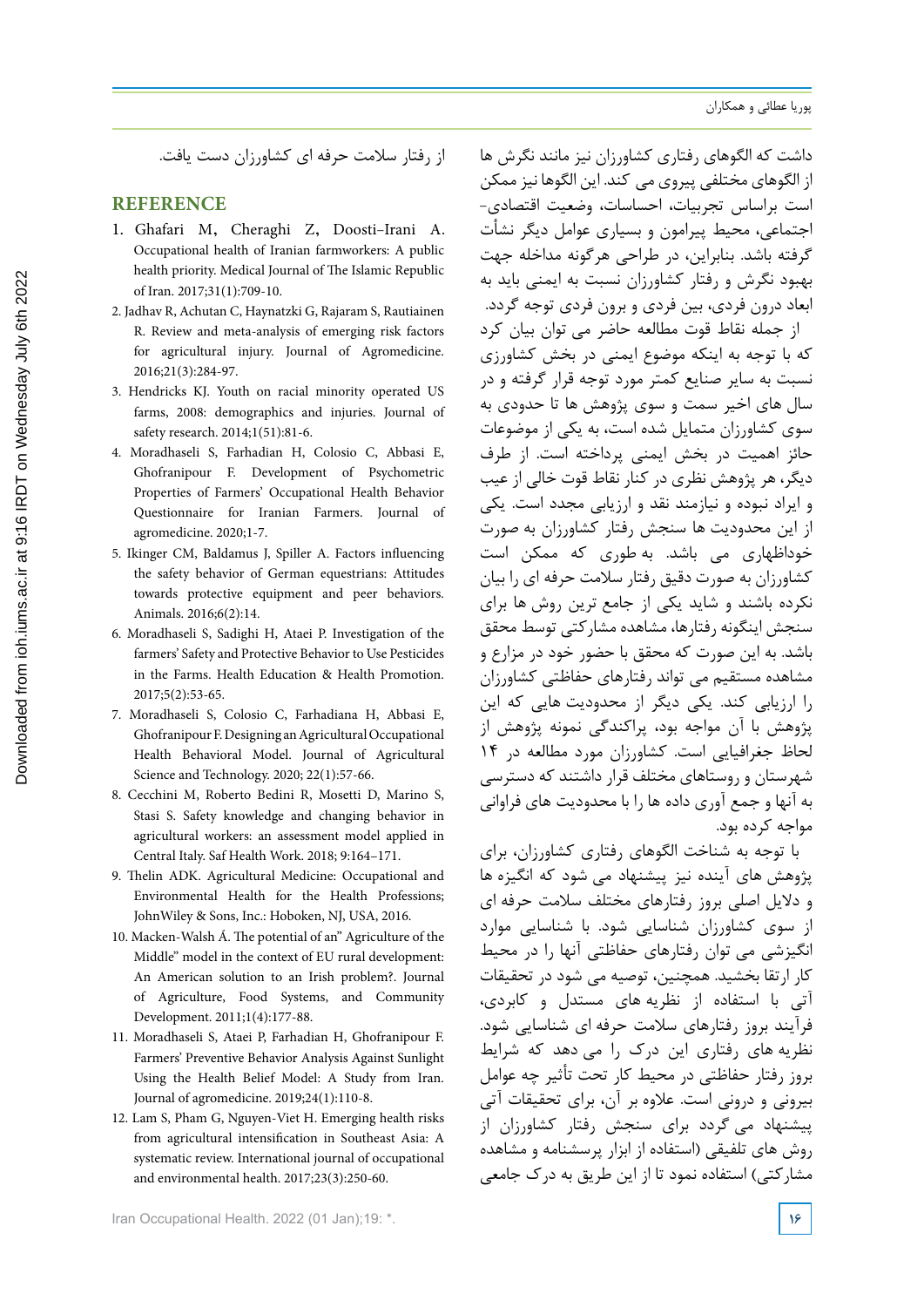in construction industry: Understanding the role of construction sites and workgroups. Open Journal of Safety Science and Technology. 2013;(4):80-6.

- 26. Kiani F, Samavtyan H, Poorabdiyan S, Jafari E. How safety trainings decrease perceived job stress: the effects of improvement in employees attitude toward safety issues. Far East Journal of Psychology and Business. 2012;6(4):46-58.
- 27. Rundmo, T., Safety climate, attitudes and risk perception in Norsk Hydro. Safety Science. 2003;43(1-3):47-59.
- 28. Shamsi M, Shams M, Nilipour Tabatabaei A. Attitude and behaviors related to using personal protective equipments: Audience analysis to design a behavior change intervention for employees in constructing underground stations in Esfahan. ioh. 2013;10 (3):20-28 [Persian]
- 29. Faryabi R, Mokhtari M, Rahimi T, Javadi A, Rastegari N. Investigation of status and correlations between Knowledge, Attitude and Performance of Greenhouse Farmers of Jiroft Township in relation to adverse health and environmental effects of the use of pesticides in 2015. ioh. 2017; 14(5):153-163. [Persian]
- 30. Mazloomy Mahmoodabad S S, Fattahi Ardakani M, Hossein Zadeh N, Mazloomy Mahmoodabad S M, Yoshany N, Ghasemine Zhad M. A survey of the safe use determinants of pesticides in Ardakan pistachio farmers according to the Health Belief Model. JOHE. 2019;8(1):21-28. [Persian]
- 31. Dewi VS, Rivai T. The behavior of Pesticide Usage and Risk of Health Disorders in Vegetable Farmers. InJournal of Physics: Conference Series 2019 Jun (Vol. 1244, No. 1, p. 012027). IOP Publishing.
- 32. Diliarosta S. Environmental health knowledge factors have no effect on the formation of environmental vegetable farmers' behavior in Padang city. InJournal of Physics: Conference Series 2019; 1317 (1): 012107.
- 33. Jeihooni AK, Rakhshani T. The effect of educational intervention based on health belief model and social support on promoting skin cancer preventive behaviors in a sample of Iranian farmers. Journal of Cancer Education. 2019;34(2):392-401. [Persian]
- 34. Pobhirun T, Pinitsoontorn S. behaviors among sweet corn farmers in the Pak Chong district of Thailand: a cross-sectional study. 2019;[version 2; peer review.
- 35. Lydia MS, Aulia I, Mahyuni EL, Hizriadi A. Automatic Risk Detection System for Farmer's Health Monitoring Based on Behavior of Pesticide Use. InJournal of Physics: Conference Series 2019 Jun (Vol. 1235, No. 1, p. 012113). IOP Publishing.
- 36. van Doorn D, Richardson N, Osborne A, Blake C. The impact of a workplace cardiovascular health screening
- 13. Moradhaseli S, Ataei P, Van den Broucke S, Karimi H. The Process Of Farmers' Occupational Health Behavior by Health Belief Model: Evidence From Iran. Journal of agromedicine. 2020 30:1-4.
- 14. Depczynski J, Franklin RC, Challinor K, Williams W, Fragar LJ. Farm noise emissions during common agricultural activities. Journal of Agricultural Safety and Health. 2005;11(3):325-34.
- 15.Ibrahim I, Sudiana IK, Mukono HJ. Awareness Program of Pesticides Used among Farmers using Difficulty-Usefulness Pyramid (A Suggestion for Health Laws and Policies Regarding the Use of Pesticides). Indian Journal of Forensic Medicine & Toxicology. 2020;14(3):1946-51.
- 16. Nankongnab N, Kongtip P, Tipayamongkholgul M, Bunngamchairat A, Sitthisak S, Woskie S. Difference in accidents, health symptoms, and ergonomic problems between conventional farmers using pesticides and organic farmers. Journal of Agromedicine. 2020;25(2):158-65.
- 17. Tonna A, Kelly B, Crockett J, Greig J, Buss R, Roberts R, Wright M. Improving the mental health of droughtaffected communities: an Australian model. Rural Society. 2009;19(4):296-305.
- 18. Baksh K, Ganpat W, Narine L. Farmers' knowledge, attitudes and perceptions of occupational health and safety hazards in Trinidad. West Indies and implications for the agriculture sector. J Agri Ext Rural Dev. 2015;7(7):221-8.
- 19. Padilla A. Occupational Health and Safety of Agricultural Workers: ILO conventions and gaps. Research Report. 2013.
- 20. Moradhaseli S, Mirakzadeh A, Rostami F. Analysis the effectiveness of safety and agricultural professional healthy courses which carried out for farmers. Occupational Medicine Quarterly Journal. 2014;6(3):50- 9. [Persian]
- 21. Narasimhan G, Crowe TG, Peng Y, Hagel L, Dosman J, Pickett W. A task-based analysis of machinery entanglement injuries among Western Canadian farmers. Journal of agromedicine. 2011;16(4):261-70.
- 22. Van den Broucke S, Colémont A. Behavioral and nonbehavioral risk factors for occupational injuries and health problems among Belgian farmers. Journal of Agromedicine. 2011;16(4):299-310.
- 23. Damalas CA, Koutroubas SD. Farmers' behaviour in pesticide use: A key concept for improving environmental safety. Current Opinion in Environmental Science & Health. 2018; 4:27-30.
- 24. Molina-Guzmán LP, Ríos-Osorio LA. Occupational health and safety in agriculture. A systematic review. Revista de la Facultad de Medicina.2020;68(4):125-138.
- 25. Silva S, Araújo A, Costa D, Melia JL. Safety climates